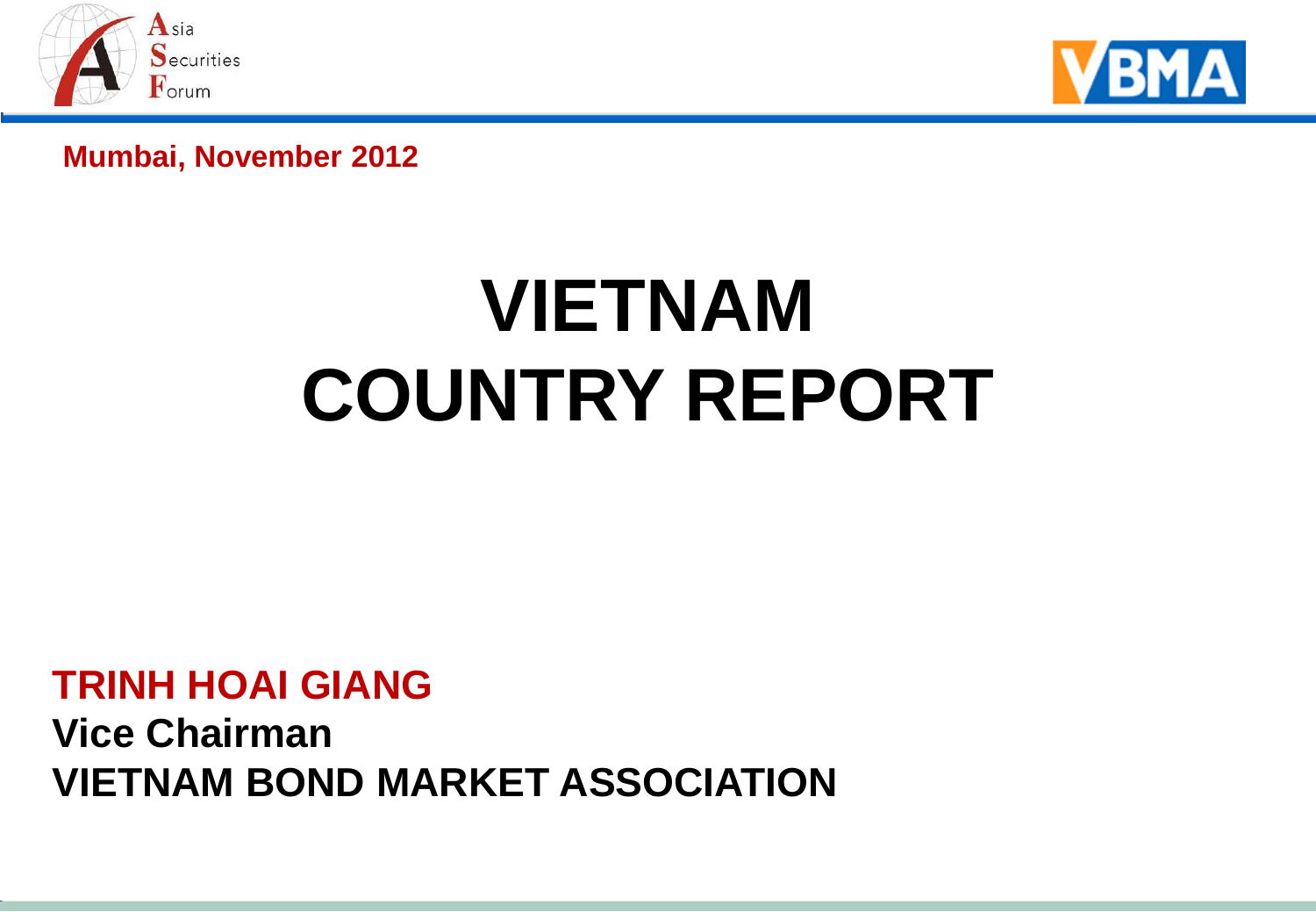



### **Mumbai, November 2012**

# **1. THE ECONOMY**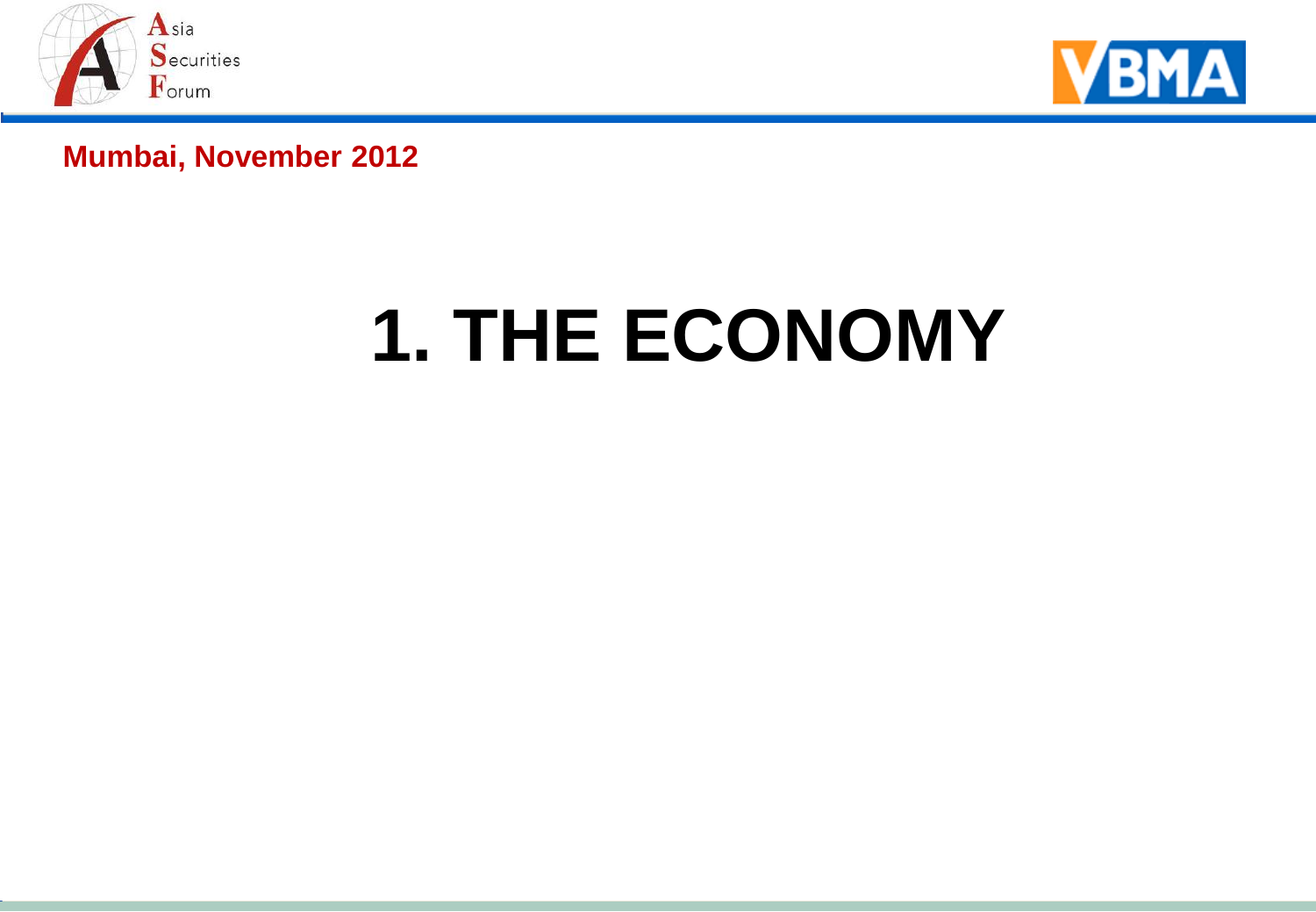## **OVERVIEW**

- After two years of painful monetary and fiscal discipline, Vietnam has broken the boom/bust cycle and put its economy on a sound footing for "growth with stability"
- Inflation has been whipped, external accounts rationalized and the currency restored – and there has also been progress on reining in SEOs
- The Government deserves full credit, but policy discipline has also brought decelerating growth, and this is a challenge because reform has two phases
- *Phase I*, sorting out macro indicators, may have been the easier part
- *Phase II*, curbing the vested interests and the bank / SOE nexus, has proven more difficult – but recent events mark a beginning, albeit a hard-fought one
- The deeper reform campaign is underway, and its ongoing progress will help the economy push through its growth slump, with a bottom seen in 1Q13
- Meanwhile the market is by far Asia's cheapest, at 8.5x PER on +14% EPS growth, and it is primed to motor at the first sign of renewed reform momentum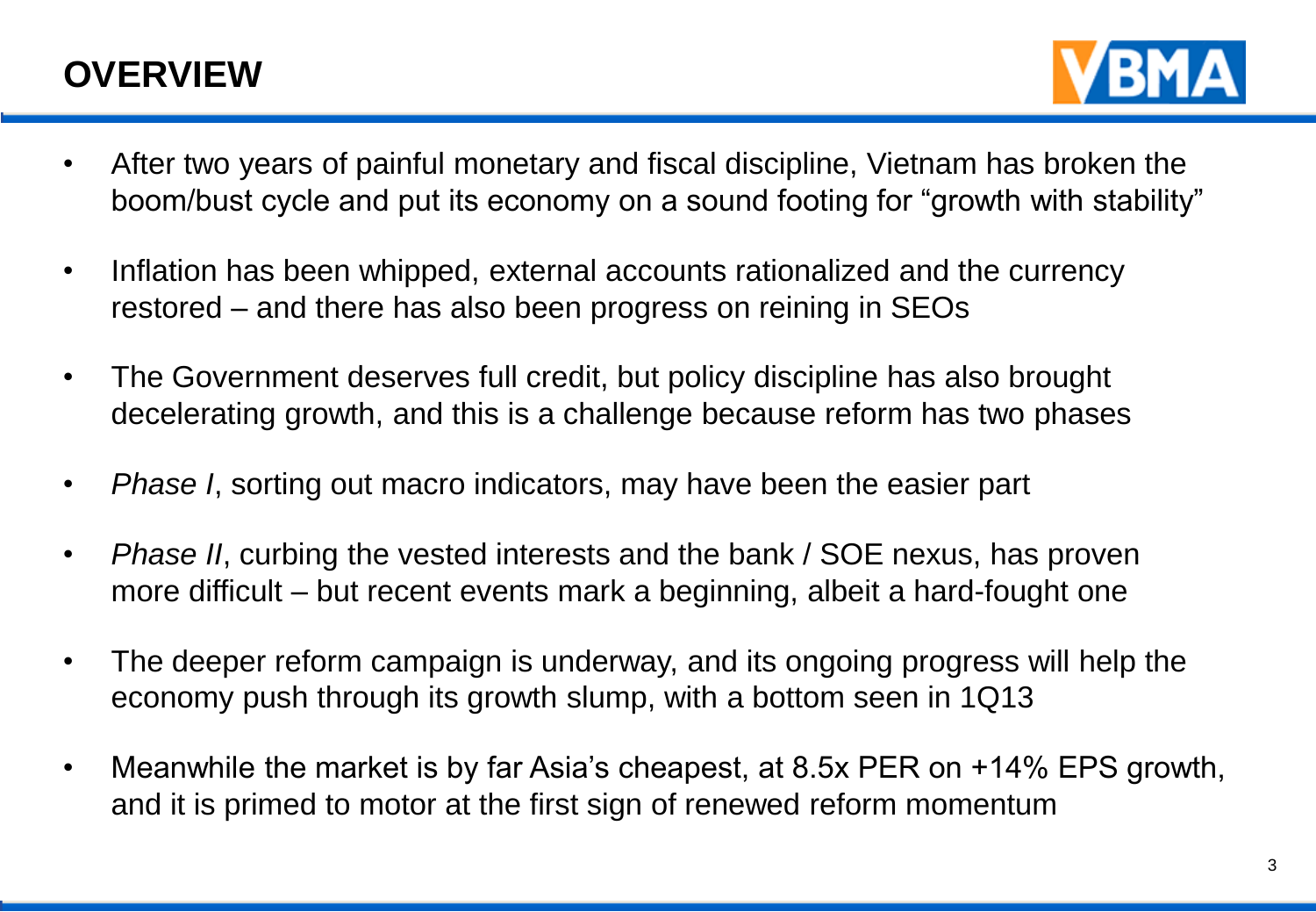

Monetary/fiscal tightness has seen key macro numbers all move the right way in past year



#### 4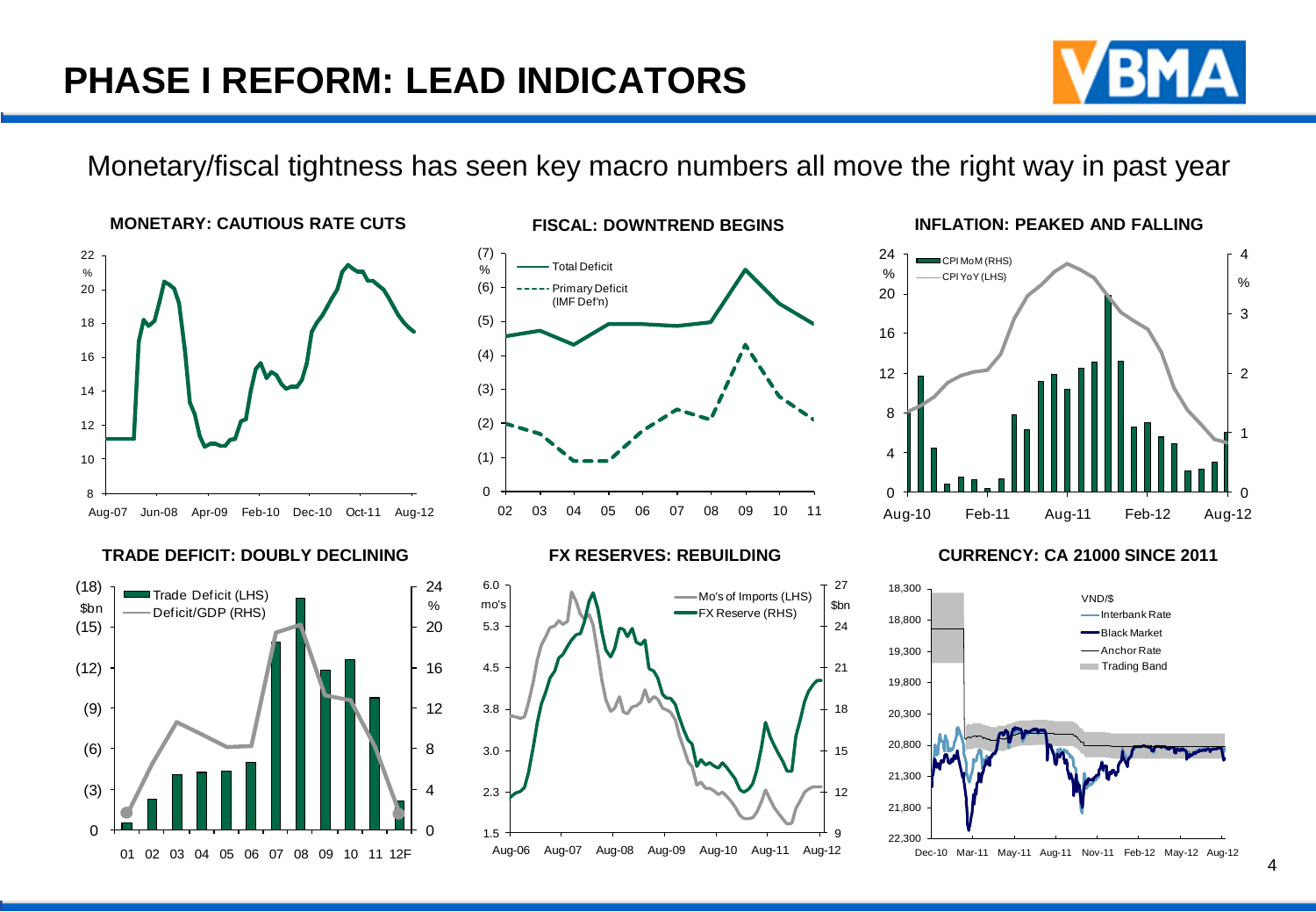

Government has moved from forced high growth to "growth with stability", and has made good progress in implementing the new strategy

| <b>ITEM</b>                    | 2006-10                                                                                                                                                        | <b>NOW</b>                                                                                                                                               |  |  |
|--------------------------------|----------------------------------------------------------------------------------------------------------------------------------------------------------------|----------------------------------------------------------------------------------------------------------------------------------------------------------|--|--|
| Macro<br>Strategy              | Growth via aggressive fiscal / monetary<br>stimulus, channeled thru SOEs that are<br>designated as chaebol-type growth drivers,<br>with license to do anything | "Growth with stability": fiscal / monetary<br>restraint, prioritization of inflation and<br>currency management, roll-back of<br>SOEs to core businesses |  |  |
| Loan<br>Policy                 | No targets for credit, with<br>result of 31% average growth                                                                                                    | Target of 15% pa<br>for credit growth                                                                                                                    |  |  |
| Monetary<br>Policy             | No targets for M2, with<br>result of 35% average growth                                                                                                        | Target of 15% pa<br>for M2 growth                                                                                                                        |  |  |
| <b>Fiscal</b><br><b>Policy</b> | Official deficit > 5%, and unrestricted SOE<br>investment creates off-budget spending<br>that adds massively to final shortfall                                | Official deficit targeted at 3%<br>for 2015, while strict limits on SOE<br>investment greatly reduce final budget gap                                    |  |  |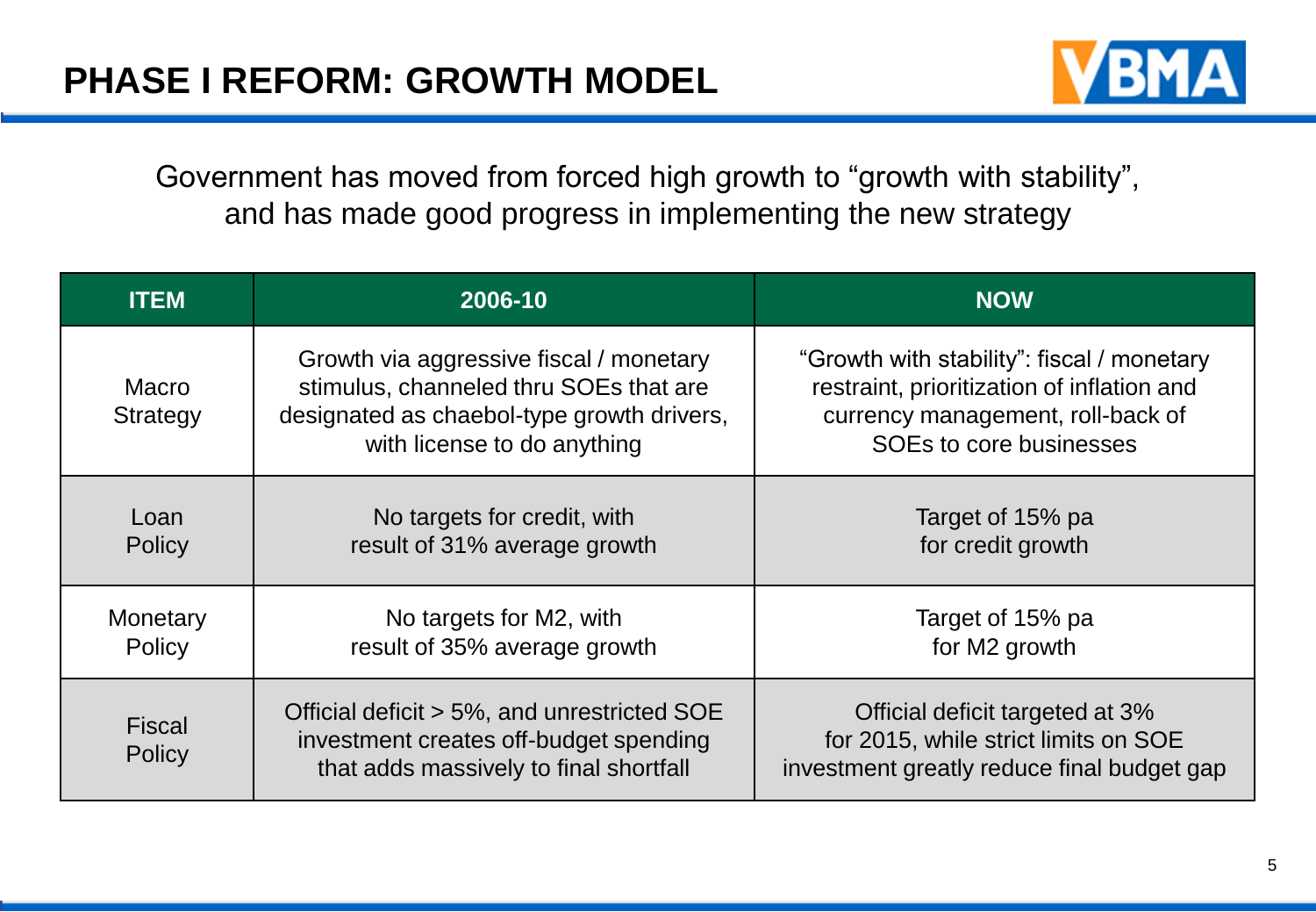

 former high-ranking executives have been dismissed, jailed or investigated Since Vinashin, Government has halted the expansion of SOEs, and many

| <b>ITEM</b>                      | 2006-10                                                                                                                                  | <b>NOW</b>                                                                                                                       |  |  |
|----------------------------------|------------------------------------------------------------------------------------------------------------------------------------------|----------------------------------------------------------------------------------------------------------------------------------|--|--|
| Economic<br>Role                 | Enthroned as all-powerful growth<br>champions, with control of strategic<br>industries and mandate to lead development                   | Recognized as Frankensteins, with exec's<br>from Vinashin, Vinalines, EVN and Agribank<br>removed from their posts and disgraced |  |  |
| Corporate<br><b>Status</b>       | Implicit Gov't guarantee<br>for all loans and losses                                                                                     | Demoted to limited-liability companies,<br>with no more automatic subsidies                                                      |  |  |
| <b>Borrowing</b><br><b>Terms</b> | Better than Triple-A as<br>market priced in nil risk                                                                                     | Cost of funds is 200-300bps above private<br>sector and 300-500 bps above VGBs                                                   |  |  |
| Investments                      | 19.5% of GDP in 2010                                                                                                                     | 11.2% of GDP in 1H12                                                                                                             |  |  |
| Non-Core<br><b>Businesses</b>    | No restriction, with result of massive debt-<br>funded expansion into speculative ventures,<br>led by property and financial enterprises | Target of maximum 15% of paid-in cap<br>and anecdotally there is ample evidence<br>that divestment has started                   |  |  |
| Transparency                     | All data a "State secret"                                                                                                                | Plans to publish key financial results                                                                                           |  |  |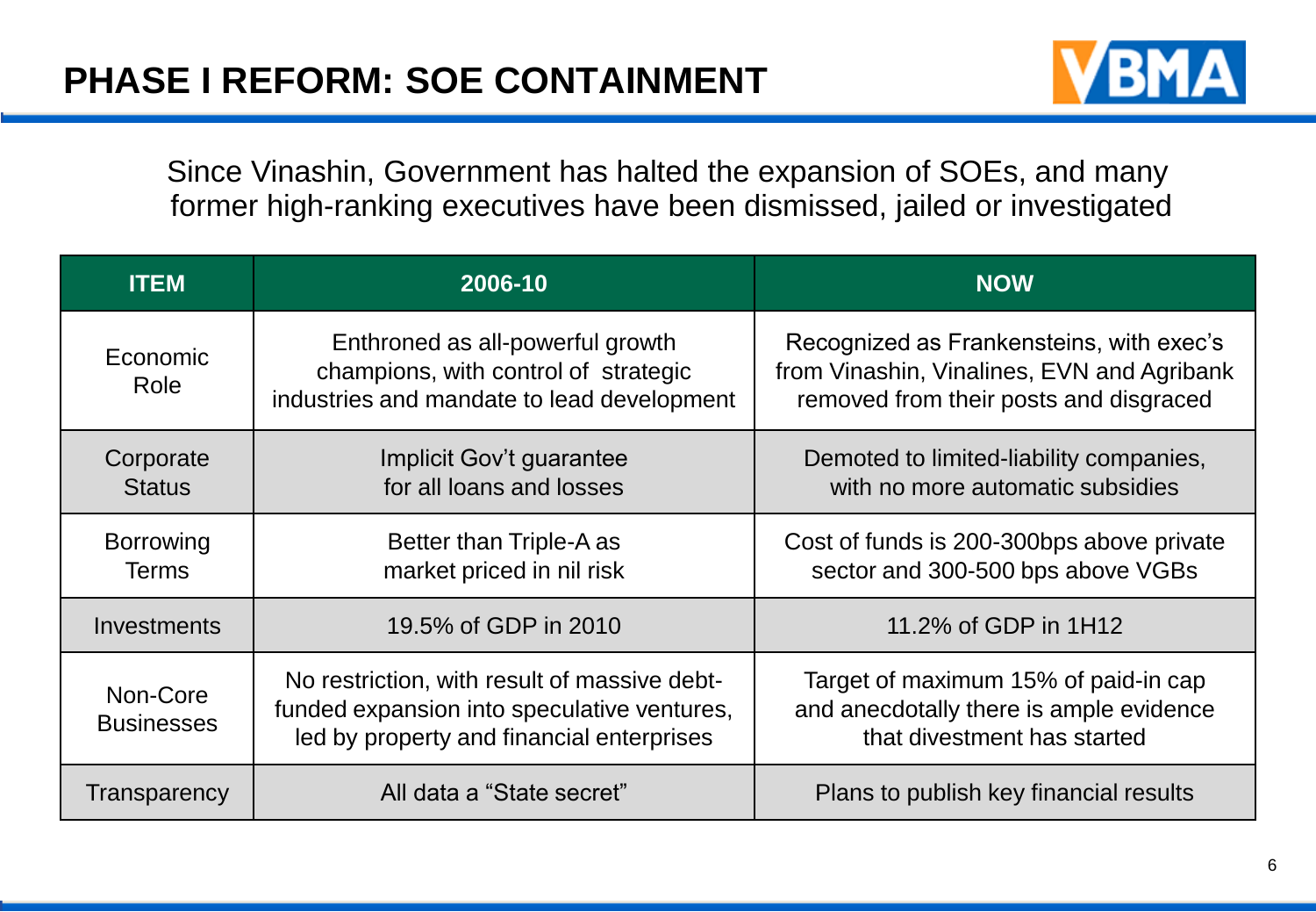

Much tougher prudential regulation is being imposed on banks with Vietnam's own Basel III, raising risk-management standards while controlling quantity and quality of loan growth

| <b>ITEM</b>             | 2006-10                                                                                                                 | <b>NOW</b>                                                                                                                            |  |  |
|-------------------------|-------------------------------------------------------------------------------------------------------------------------|---------------------------------------------------------------------------------------------------------------------------------------|--|--|
| <b>General Status</b>   | Pell-mell expansion of banks is officially<br>encouraged to fuel growth, but with no<br>serious regulation or oversight | Government has greatly expanded<br>regulations, while evolving plans to<br>break State Bank / SOE nexus                               |  |  |
| Loan Growth             | No restrictions; State and crony banks<br>lend indiscriminately to SOEs for<br>their get-rich diversification schemes   | New credit targets, high rates and risk<br>aversion see loans at just +3.5% yoy as of<br>Aug: part over-kill, but also part shake-out |  |  |
| <b>NPL<sub>s</sub></b>  | Fiction of 2-3%                                                                                                         | Recent SBV estimate of 8-10%                                                                                                          |  |  |
| Paid-In Capital         | No requirement                                                                                                          | \$150m now; proposed \$500m by 2015                                                                                                   |  |  |
| <b>CAR Calculation</b>  | 8% - cum general provision, ex RPLs                                                                                     | 9% - ex general provision, cum RPLs                                                                                                   |  |  |
| <b>Branch Expansion</b> | No rules                                                                                                                | \$10m capital per branch                                                                                                              |  |  |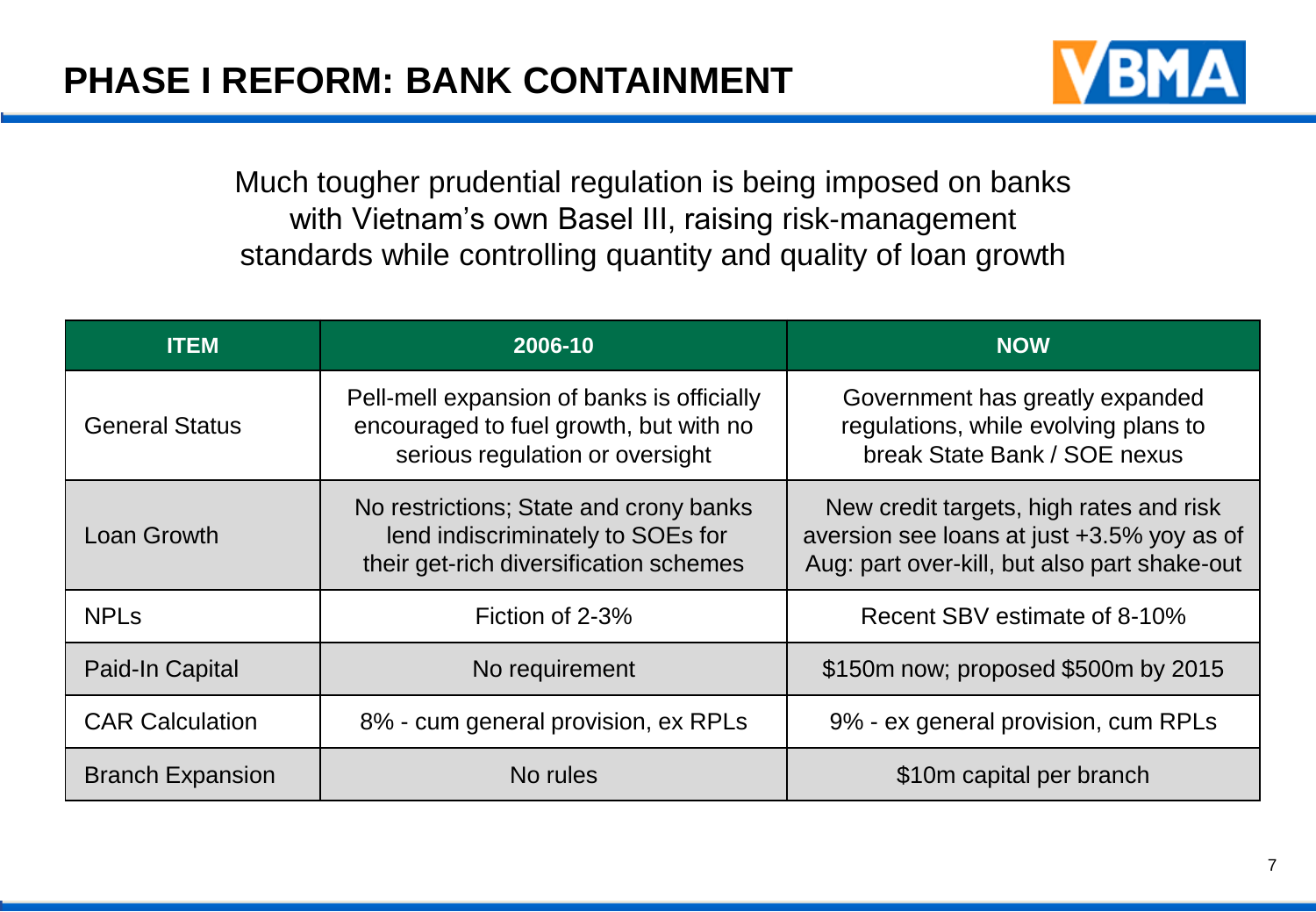## **PHASE I REFORM: BANK RESTRUCTURING**

- **LOANS / GDP, 2000-12F** As loan growth slows, loans/GDP have plunged, putting Vietnam in deleveraging mode
- But NPLs still loom large at a consensus 8-12% of loans – say \$13bn on the current book of \$125bn
- With collateral at about 1.35x, and discounts calculated at 50%, uncovered NPLs may be \$4bn
- That is 30-35% of banks' net equity, and a couple years of earnings - but it's not Thailand 1997
- The SBV has a good work-out program involving consolidations, re-caps, bad banks or AMCs, etc.
- Over a two- or three-year period, with good admin and timely asset sales, the SBV could probably find the funds to make its program work
- The SBV tried to merge a few small banks in 2011- 12, with limited success, but it showed it had a plan
- And ability to resist its plan may be dwindling



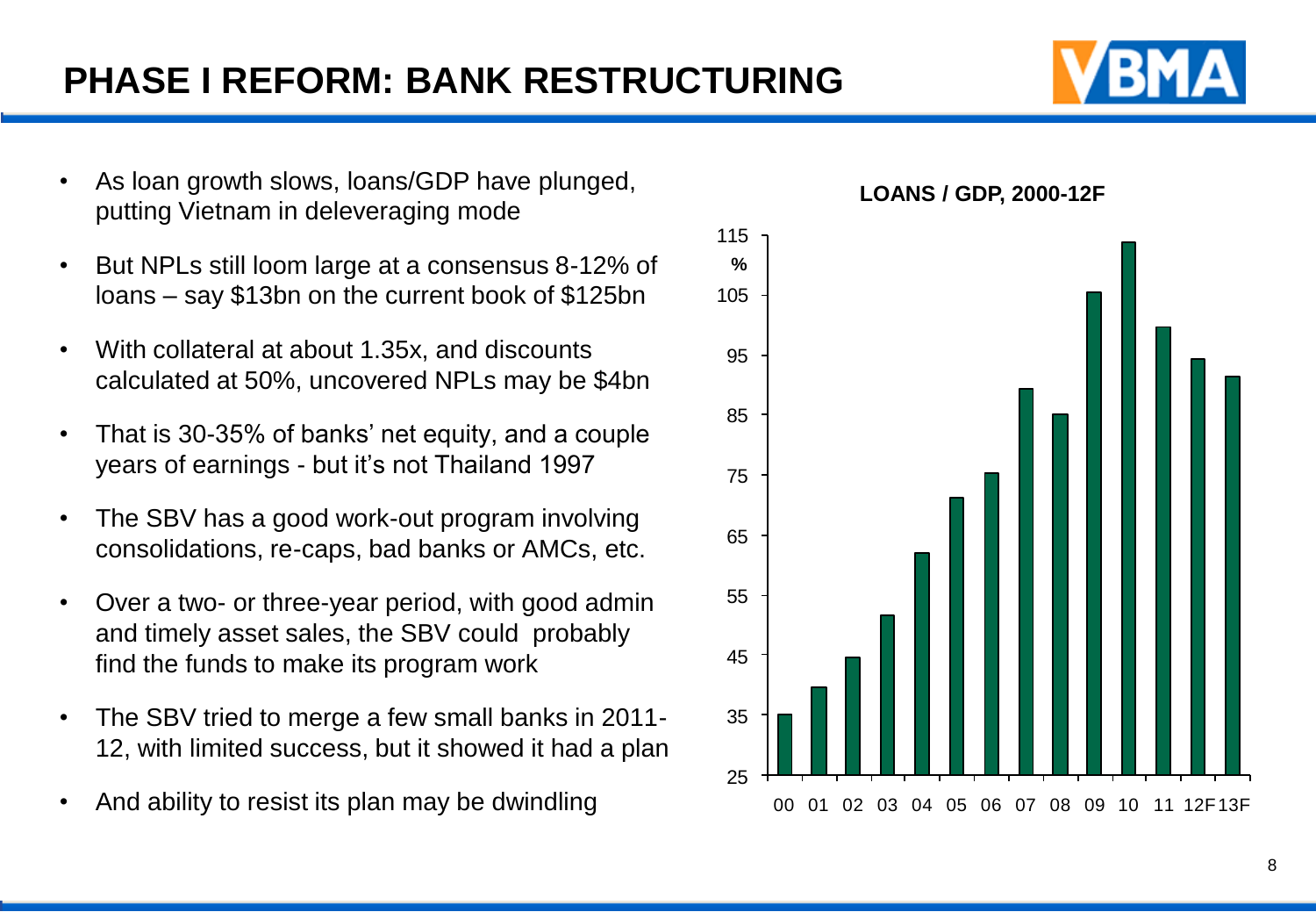

- The Government has made significant headway in containing banks and SOEs, but that is not enough - the former must be fully restructured, and the latter privatized
- The extraordinary resolve the Government showed in Phase I reform is still there for Phase II, but it first needs to clear away opposition from the vested interests
- Earlier this year the Communist Party issued Resolution Three, to upgrade and accelerate the anti-corruption effort
- This was followed by Resolution Four, requiring self-criticism by all members the first such procedure since 1968 – and prompting internal realignments
- Recent actions against bankers show Vietnam's reform elements going actively on the offensive – and they are likely to increase their momentum
- In the end, bank overhauls may simply be unavoidable: low growth from non-lending banks is politically unacceptable, but scope for fiscal / monetary stimulus is limited
- Progress on banks would pave the way for a re-start of SOE privatization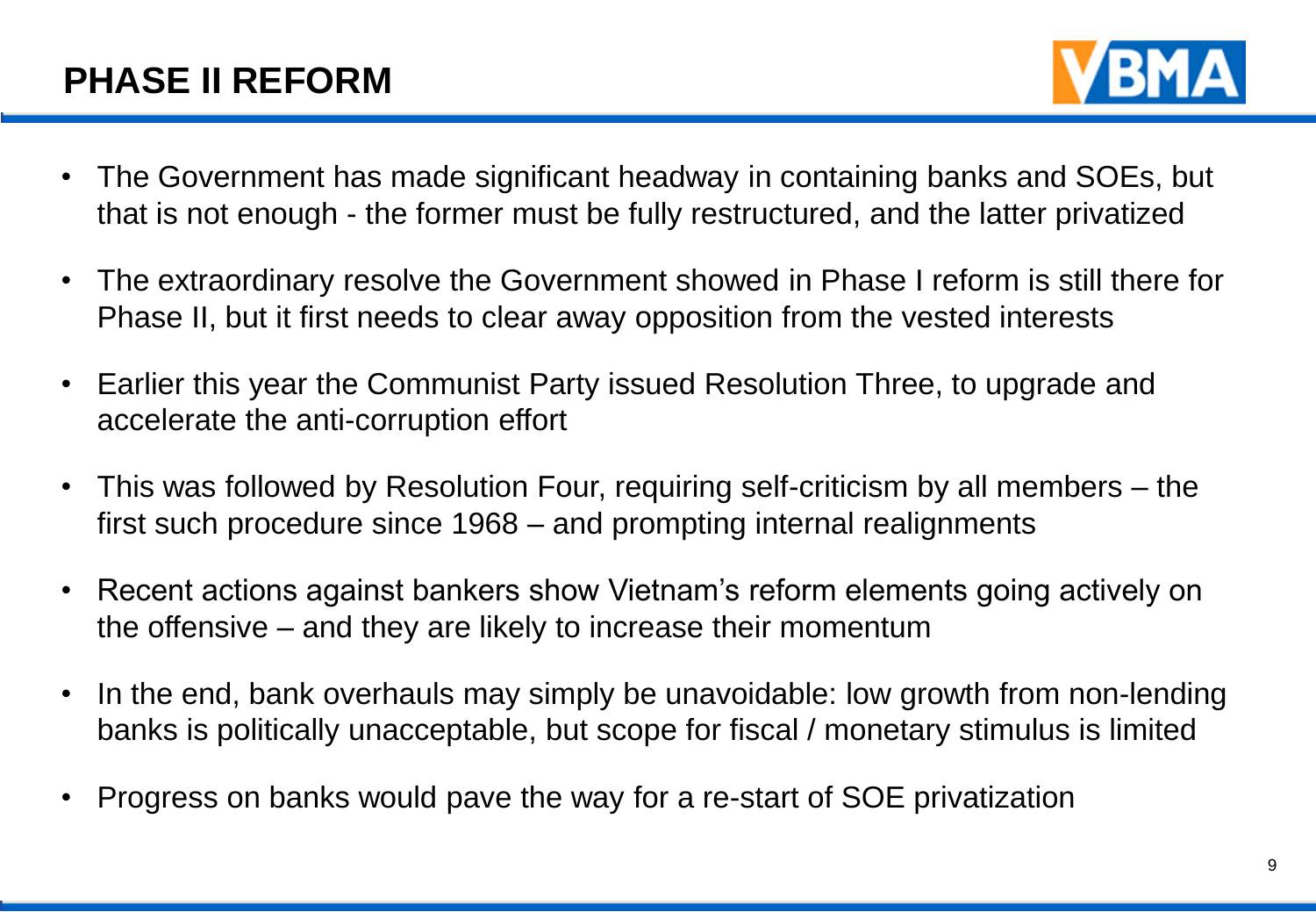

- Lax fiscal /monetary policy has historically been main inflation motor, but not the only one
- In the past 18 months, numerous other forces have imposed themselves: subsidy cuts on public goods, the agri-commodity boom, Chinese pork-buying, floods – and devaluation itself
- But inflation has been trending rapidly lower as fiscal / monetary looseness is corrected and one-offs price hikes drop out of the base
- 2012 CPI is likely to be 6%, with subsidies on petrol, water and other key staples terminated
- 2013 CPI is expected at 7-8%, on a view that food and foodstuff prices may tick up

#### **INFLATION, 2009-12 FOOD PRICE INDICES, 2007-12 INFLATION 2010-13F**

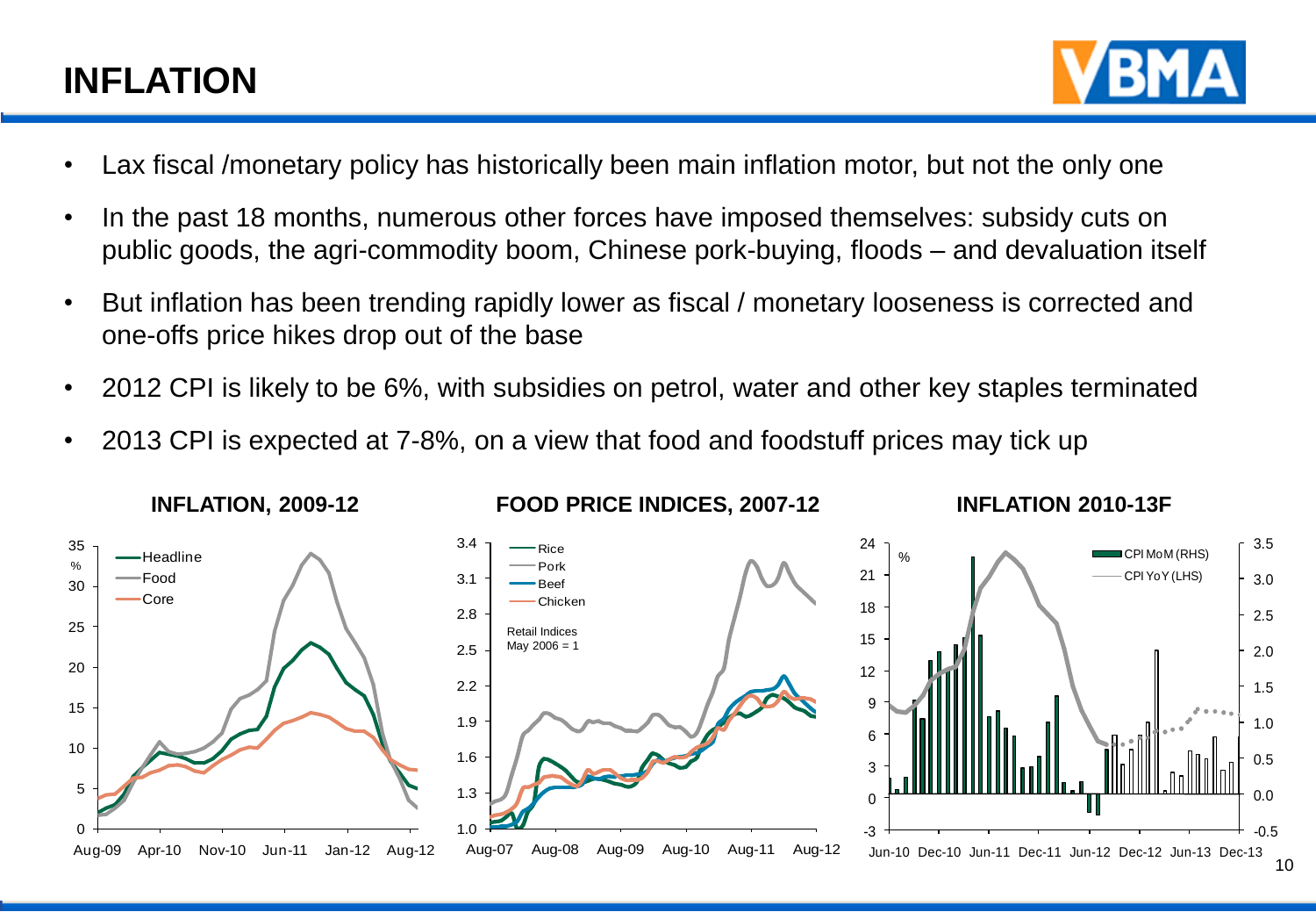## **MONETARY POLICY**

**LOAN AND M2 GROWTH, 2006-12**

- Government put policy rates up to a peak of 15% by early 2012, but has cut them to 8-9% now
- Unhappily, the decline in lending rates, from 21% to 16%, has been much less, while loan growth remains moribund at +3% yoy
- This is despite a resurgence of M2, and reflecting several factors banks' risk aversion, their upper hand with businesses and their effort to bolster NIMs while raising NPL provisions
- Lending will pick up as NPLs are sorted out and bank restructuring accelerates, but the process is likely to be a slow one – loan growth may not be much more than +10% in 2013



#### **INTEREST RATES, 2007-12**

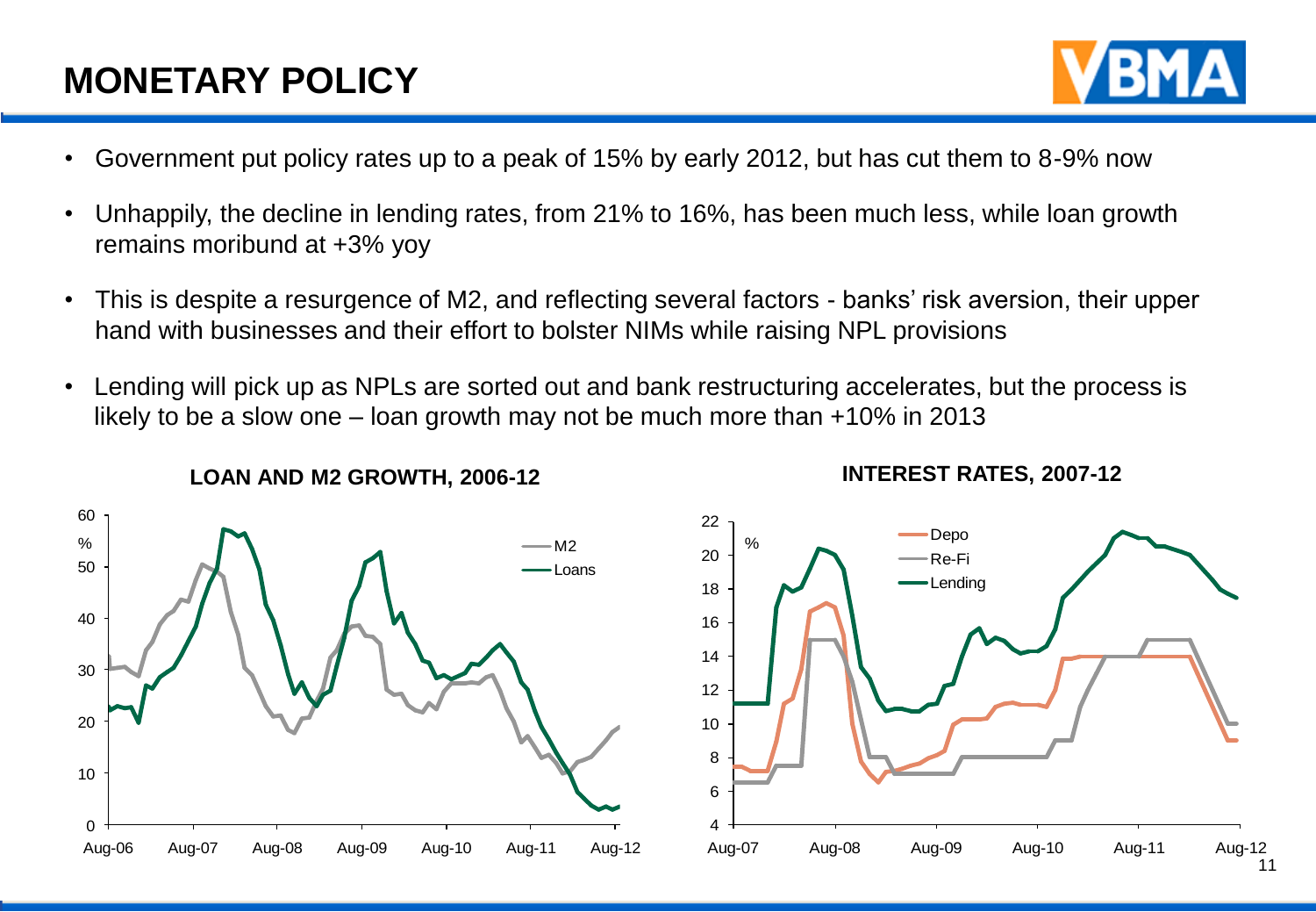## **FISCAL POLICY**



- Official budget deficit fell sharply in 2010-11 as investment spending was controlled
- The gap is ticking up in 2012 as wage hikes become unavoidable, while revenue is under pressure
- But expenditures are under careful management public investment has plunged from 43% of GDP in 2010 to 34% in 1H12, with SOEs moving from 19% to 12%
- Off-budget spending on SOEs is also known to have contracted dramatically this is significant, and if it were added to the official deficit, the combined total would show a healthy decline
- Meanwhile the Government is working hard on revenue enhancements, per the development of PIT

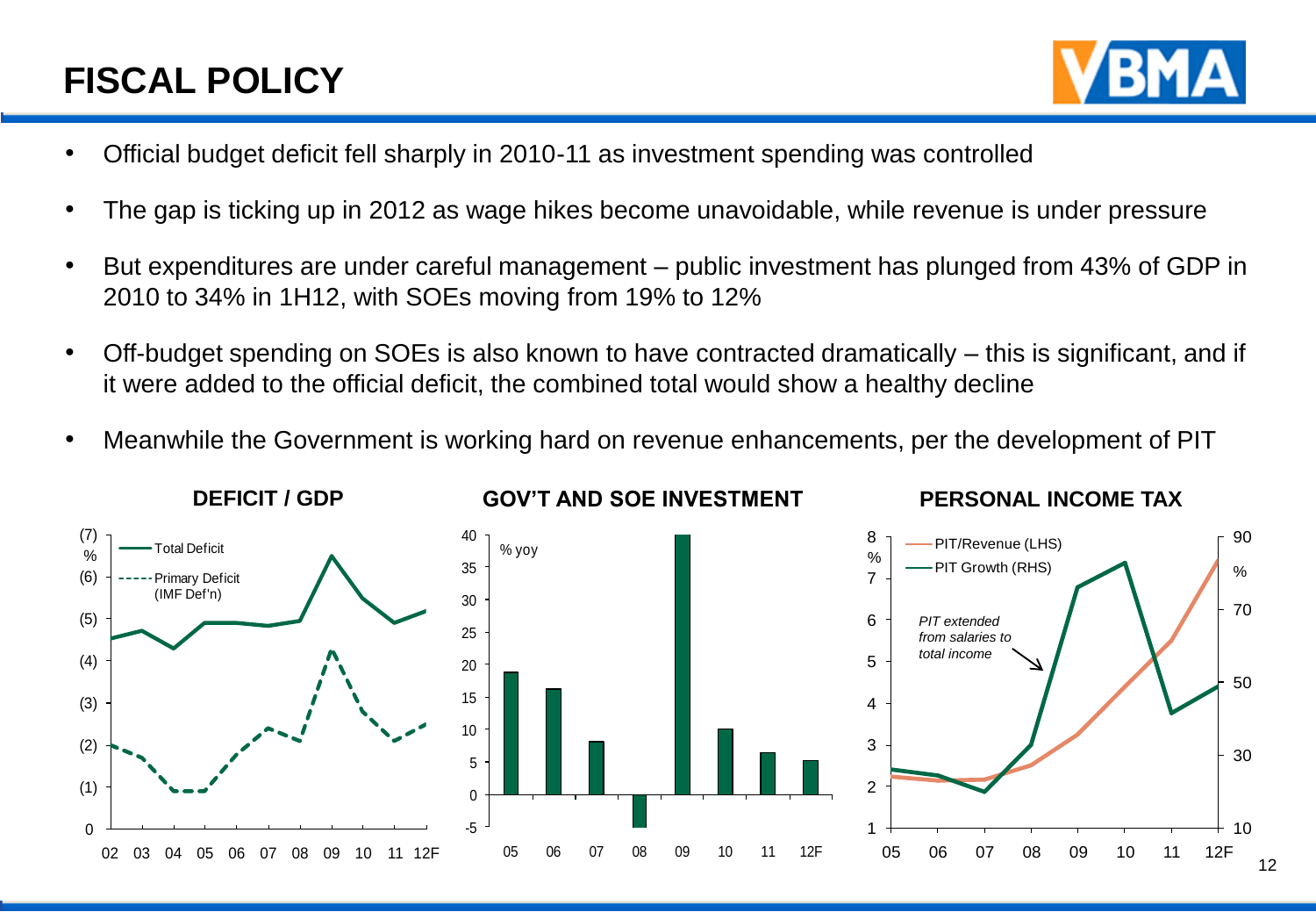## **TRADE ACCOUNT**



- As a percentage of GDP, the trade deficit (c.i.f.) peaked in 2008 and has rapidly declined
- Core trade deficit (eliminating oil and gold) has plunged after topping out in Jun 2010, with exports have consistently outpacing imports
- At present there is substantial export growth coming from FDI projects launched in 2009-10, and generally, Vietnam's lower-end goods are expected to hold up well in a recession
- Credit contraction helped to tame the trade deficit, but with a huge structural decline in nonessential imports, normalized lending will not blow the gap back out

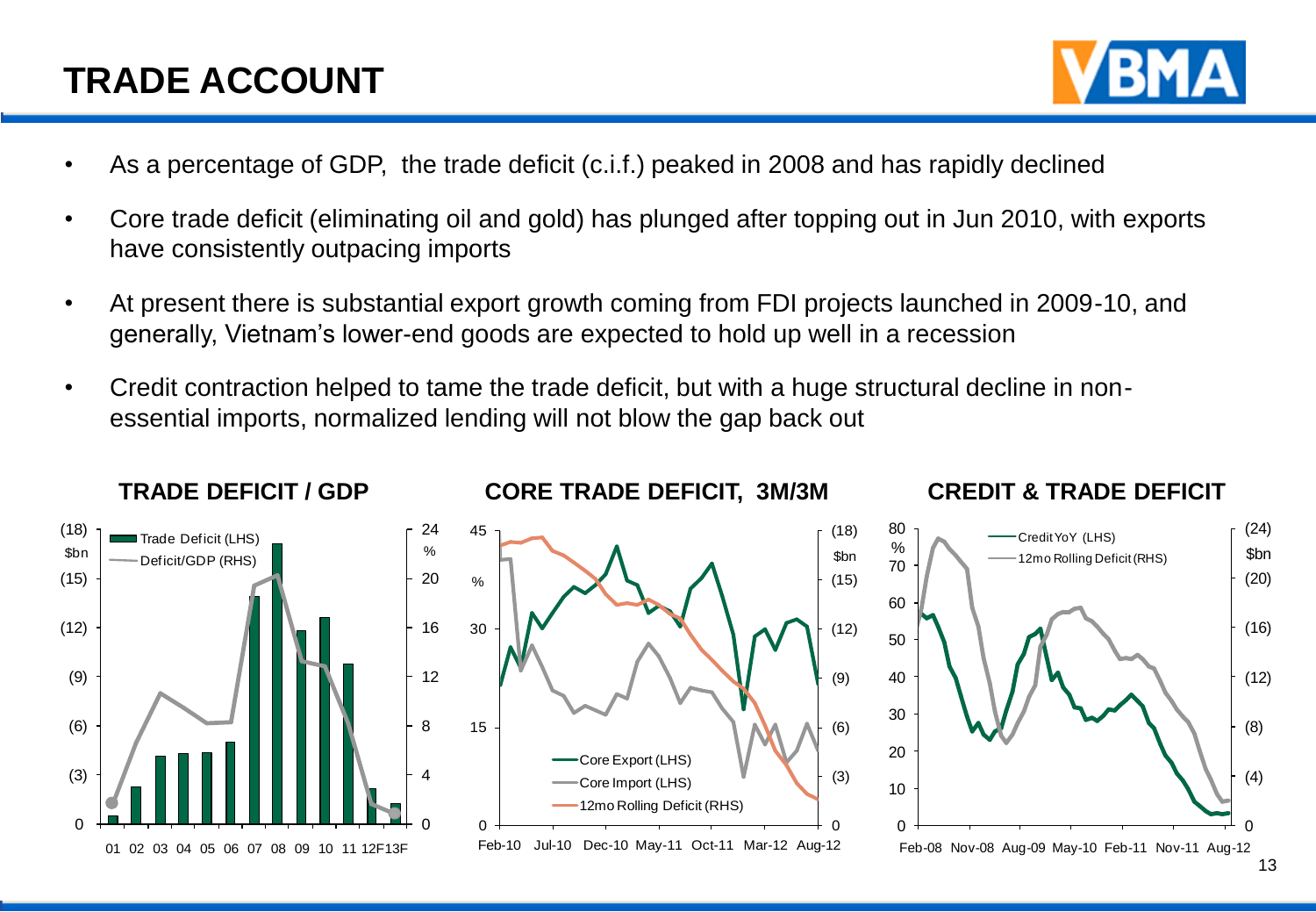**FDI**



- Despite its oft-proclaimed demise, FDI has remained steady at \$7-8bn pa throughout 2009-12
- This is a bigger number vs GDP than for virtually all peers
- Wages remain competitive, even with inflationary pressures, thanks to wellknown demographic trends
- Property FDI heavily contributed to trade deficit up in 2009-10
- But FDI is now back to focusing on productive sectors, i.e., utilities and manufacturing
- FDI players confirm they are bringing in or attracting support industries, particularly in electronics



#### **FDI EXPORT: CELLPHONES**

#### **FDI: TOP 3 INDUSTRIES**

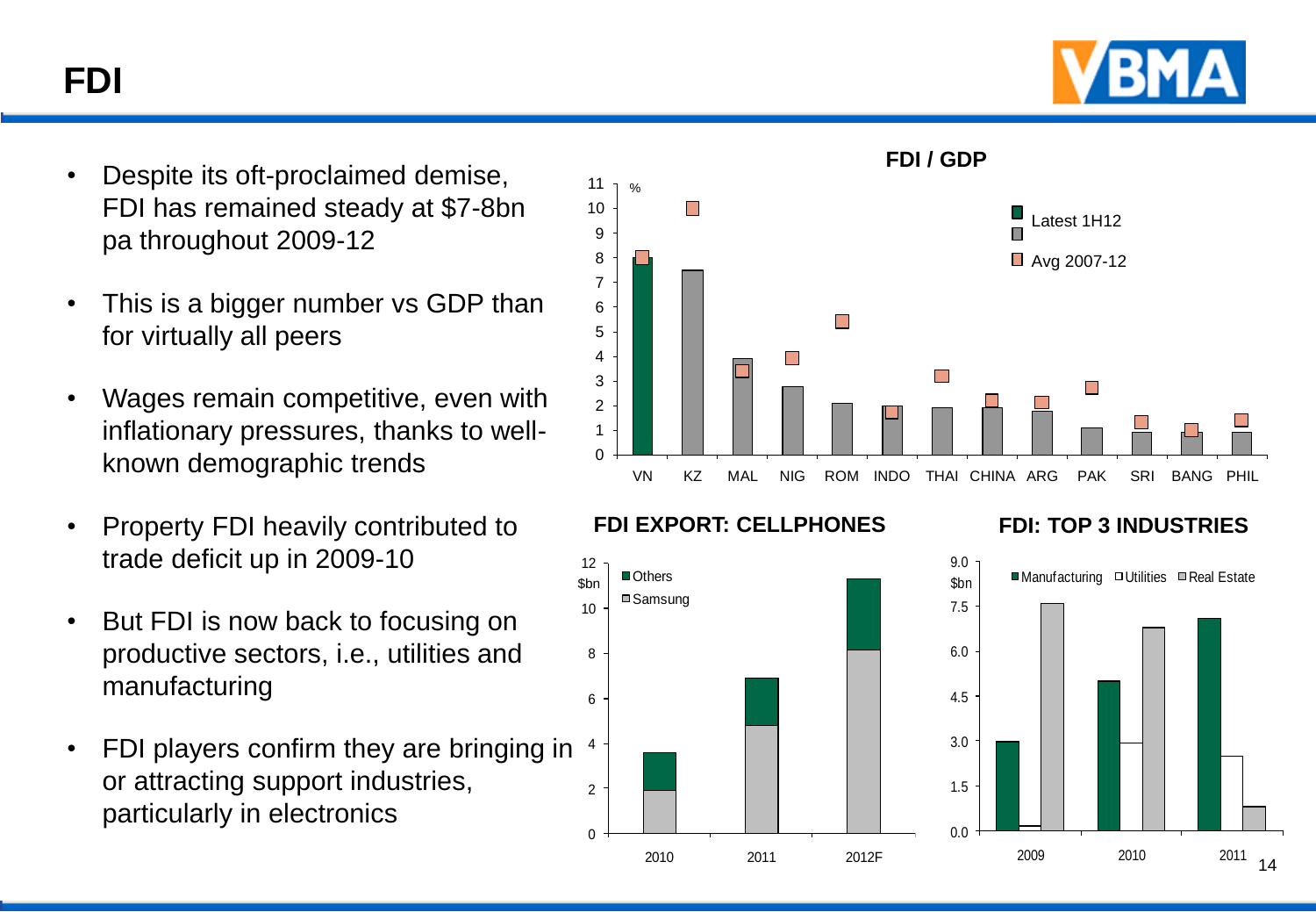

- BOP risk has never really been about the trade deficit – this has always been well offset by net capital flows
- BOP risk does not come from hot money (long gone) or from sovereign debt (40% of GDP and mostly concessional)
- Historically, the BOP has been in surplus
- Problem is internal capital flight, via "errors and omissions" that eat reserves
- This blows out when locals lose faith in currency and dump VND for USD / gold
- Ending inflationary policies ends internal capital flight – as is now happening
- Hence reserves are rapidly rebuilding

#### **BALANCE OF PAYMENTS**

| 2008   | 2009                                           | 2010                                   | 2011E                                  | 2012F                                | 2013F                       |
|--------|------------------------------------------------|----------------------------------------|----------------------------------------|--------------------------------------|-----------------------------|
|        |                                                |                                        |                                        | 8.2                                  | 10.4                        |
|        |                                                |                                        |                                        |                                      | (5.3)                       |
| (4.4)  | (3.0)                                          | (4.5)                                  | (5.1)                                  | (5.6)                                | (6.5)                       |
| 7.3    | 6.4                                            | 7.9                                    | 7.9                                    | 7.3                                  | 7.3                         |
| (10.8) | (6.1)                                          | (4.3)                                  | (0.7)                                  | 5.8                                  | 5.9                         |
|        |                                                |                                        |                                        |                                      |                             |
| 1.7    | 5.2                                            | 4.2                                    | 3.3 <sub>2</sub>                       | 3.3 <sub>2</sub>                     | 3.1                         |
| (0.7)  | (0.7)                                          | (0.8)                                  | (1.4)                                  | (1.9)                                | (1.9)                       |
| 2.0    | (0.1)                                          | (3.6)                                  | (3.8)                                  | (4.4)                                | (4.2)                       |
| 9.3    | 6.9                                            | 7.1                                    | 7.3                                    | 6.9                                  | 6.6                         |
| 12.4   | 11.3                                           | 6.9                                    | 5.4                                    | 3.9                                  | 3.6                         |
| 1.6    | 5.2                                            | 2.6                                    | 4.7                                    | 9.7                                  | 9.5                         |
|        |                                                |                                        |                                        |                                      |                             |
|        | (14.1)                                         | (4.3)                                  | (3.6)                                  | (2.8)                                | (3.0)                       |
|        |                                                |                                        |                                        |                                      |                             |
|        |                                                |                                        |                                        |                                      | 6.5                         |
|        |                                                |                                        |                                        |                                      | 26.9                        |
|        |                                                |                                        |                                        |                                      | 2.7                         |
| 29.8   | 39.0                                           | 39.0                                   | 42.4                                   | 45.0                                 | 44.0                        |
|        | (12.8)<br>(0.9)<br>(1.1)<br>0.5<br>23.0<br>3.7 | (8.3)<br>(1.2)<br>(8.9)<br>14.1<br>2.6 | (5.1)<br>(2.5)<br>(1.7)<br>12.4<br>1.9 | (0.5)<br>(3.0)<br>1.1<br>13.5<br>1.7 | (4.2)<br>6.9<br>20.4<br>2.3 |

Sources: World Bank for historic, Dragon Capital for forecasts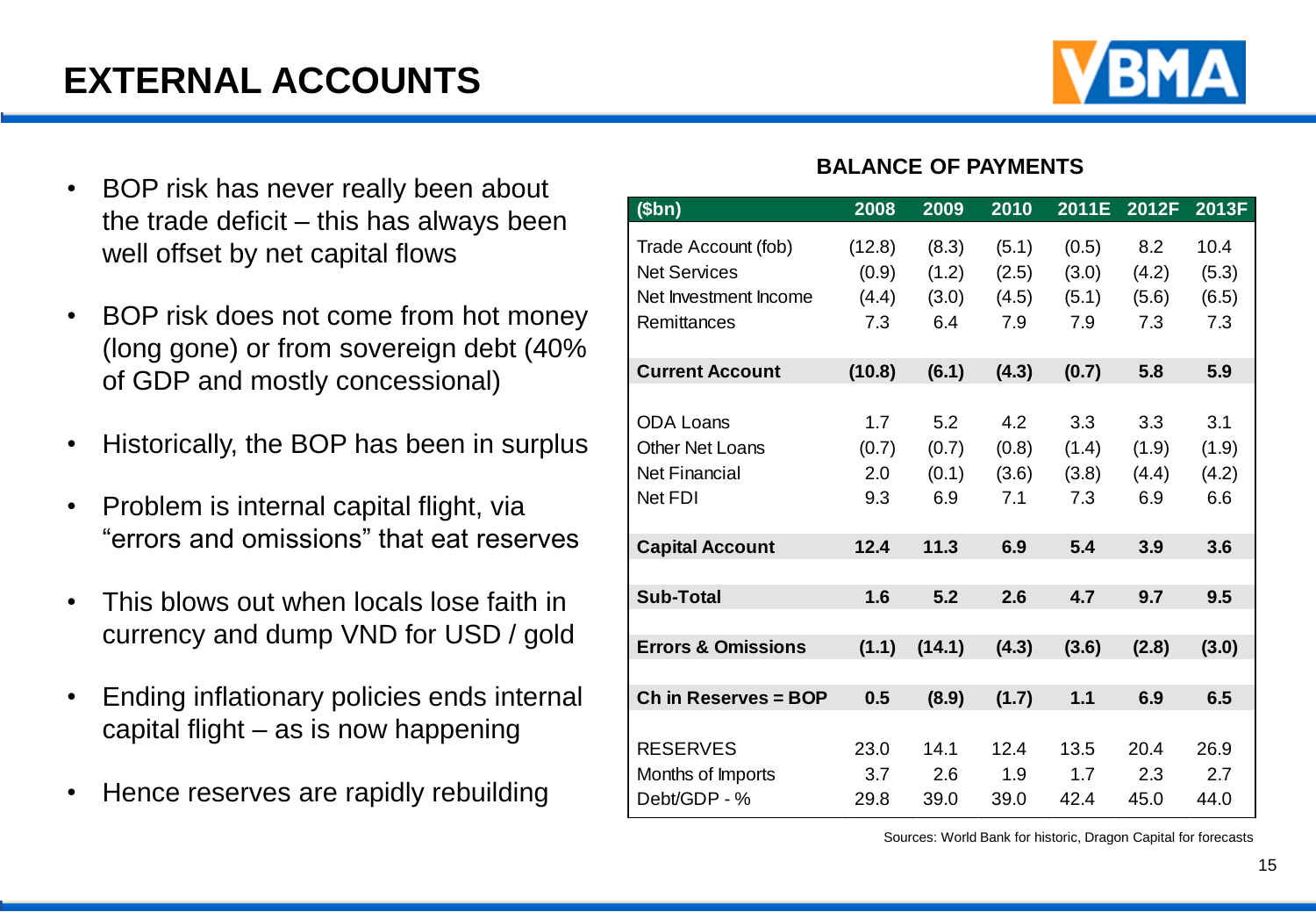## **CURRENCY**



- Currency is the acid test of reform
- VND has been stable near 21,000 since Feb 2011 de-valuation
- Official and interbank rates (and black-market rates) have long since converged
- The gold-US\$-VND nexus has been broken
- If policy discipline is maintained, downward adjustments in VND can remain minimal
- Macro reforms will make it possible to continue rate cuts without undermining the currency



**VND/\$ RATES, 2008-12**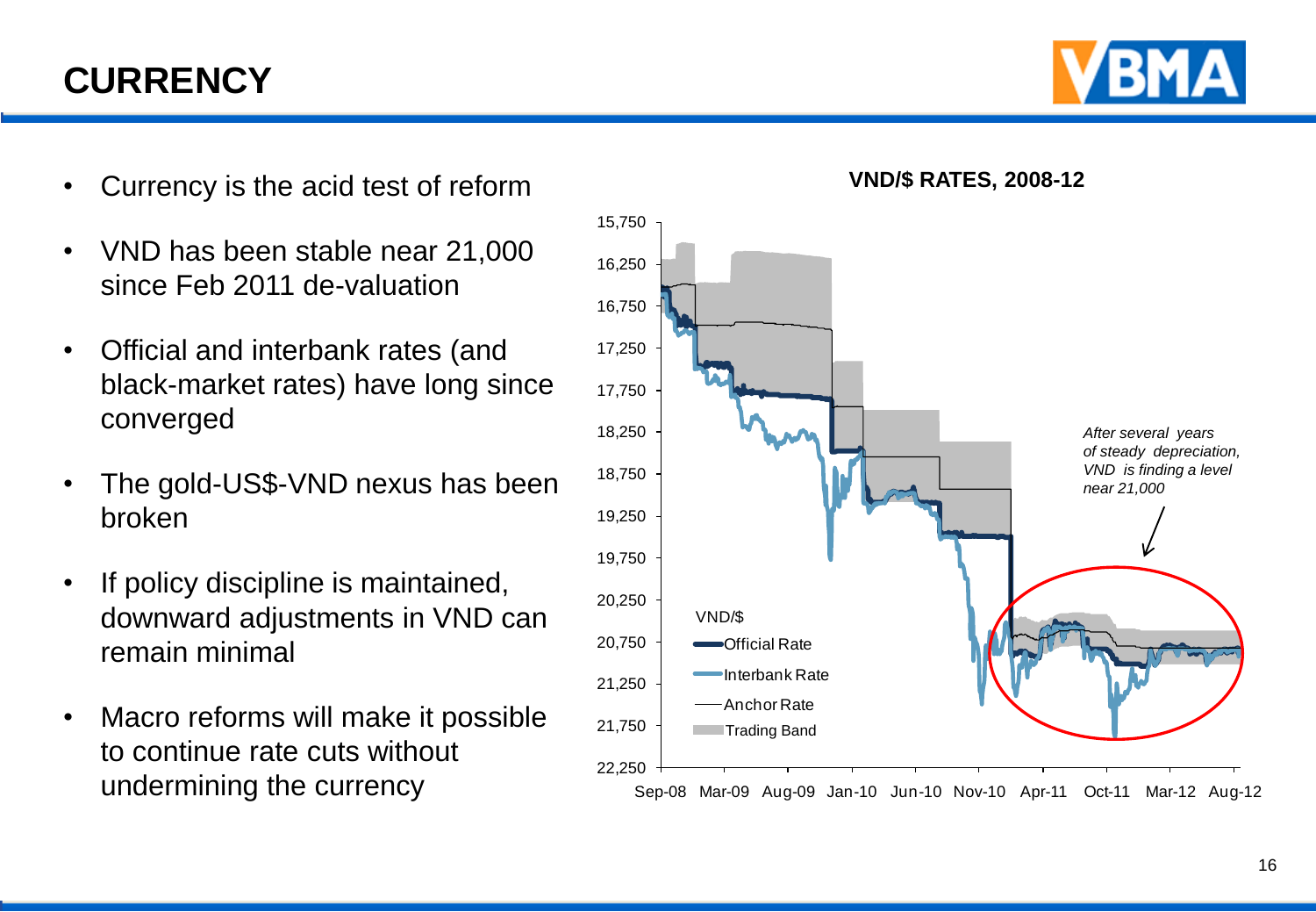

- Policy discipline is heroic but it has put Vietnam in a classic post-bubble deleveraging slump
- The +4.4% GDP estimate for 1H12 is widely viewed as high, given no loan growth, but there was a push from public investment at ca +5% and resilient retail sales at +7%
- A recent McKinsey study of 45 countries in 1930-2010 suggests that the low-growth phase of deleveraging typically lasts 2-3 years; if so, Vietnam has put in some good time at 18 months
- This model might see the economy bottoming in 2013 given underlying plus factors that do exist
- These are falling rates, the beginnings of renewed lending, residual consumer spending, low household debt, minimal foreign debt, a recent upturn in 3Q12 PMI, the ongoing FDI/export story
- Phase II reform, if it happens, would be a powerful catalyst for the growth re-start



#### **MCKINSEY DELEVERAGING STUDY, 1930-2010**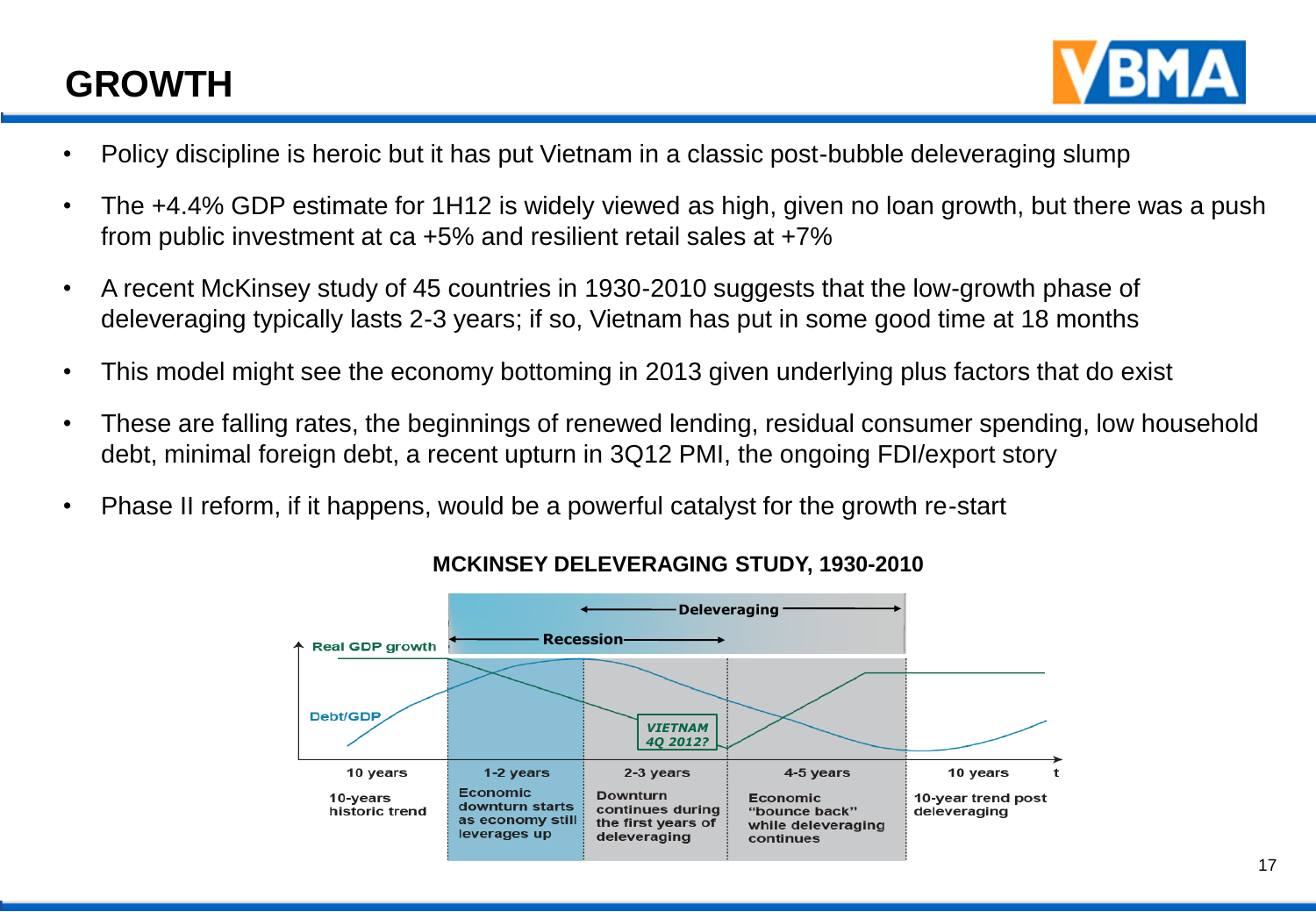

|                        | unit | 2009   | 2010   | 2011   | 2012F  | 2013F  |
|------------------------|------|--------|--------|--------|--------|--------|
| <b>Real GDP Growth</b> | $\%$ | 5.2    | 6.8    | 5.9    | 5.0    | 5.5    |
| <b>Nominal GDP</b>     | \$bn | 88.9   | 95.7   | 119.6  | 135.2  | 150.7  |
| <b>CPI</b>             | %    | 6.5    | 11.8   | 18.1   | 6.1    | 7.9    |
| <b>Exports</b>         | \$bn | 57.1   | 72.2   | 96.9   | 116.3  | 131.4  |
| Imports (cif)          | \$bn | 68.9   | 84.8   | 106.7  | 118.4  | 132.6  |
| Trade Balance (cif)    | \$bn | (11.8) | (12.6) | (9.8)  | (2.2)  | (1.3)  |
| <b>FDI Approvals</b>   | \$bn | 12.0   | 19.0   | 14.0   | 12.0   | 11.5   |
| <b>FDI Disbursed</b>   | \$bn | 7.6    | 8.0    | 8.0    | 7.6    | 7.2    |
| <b>IP Growth</b>       | %    | 7.1    | 9.4    | 6.8    | 4.5    | 4.9    |
| <b>VND</b> (interbank) | \$1  | 18,500 | 20,700 | 21,200 | 21,000 | 21,400 |

- Government now fully understands that pumping GDP is more trouble that it's worth
- It will stick to the new program of "growth with stability" and the fiscal / monetary discipline it entails
- Trade deficit will stay at a modest level of GDP, reinforcing hidden BOP surplus
- CPI and VND will stabilize as more professional macro management is institutionalized
- 2012-13 growth prospects are underwhelming, but performance from 2014 should be more exciting
- Meanwhile the Government is likely to be stepping up bank and SOE reforms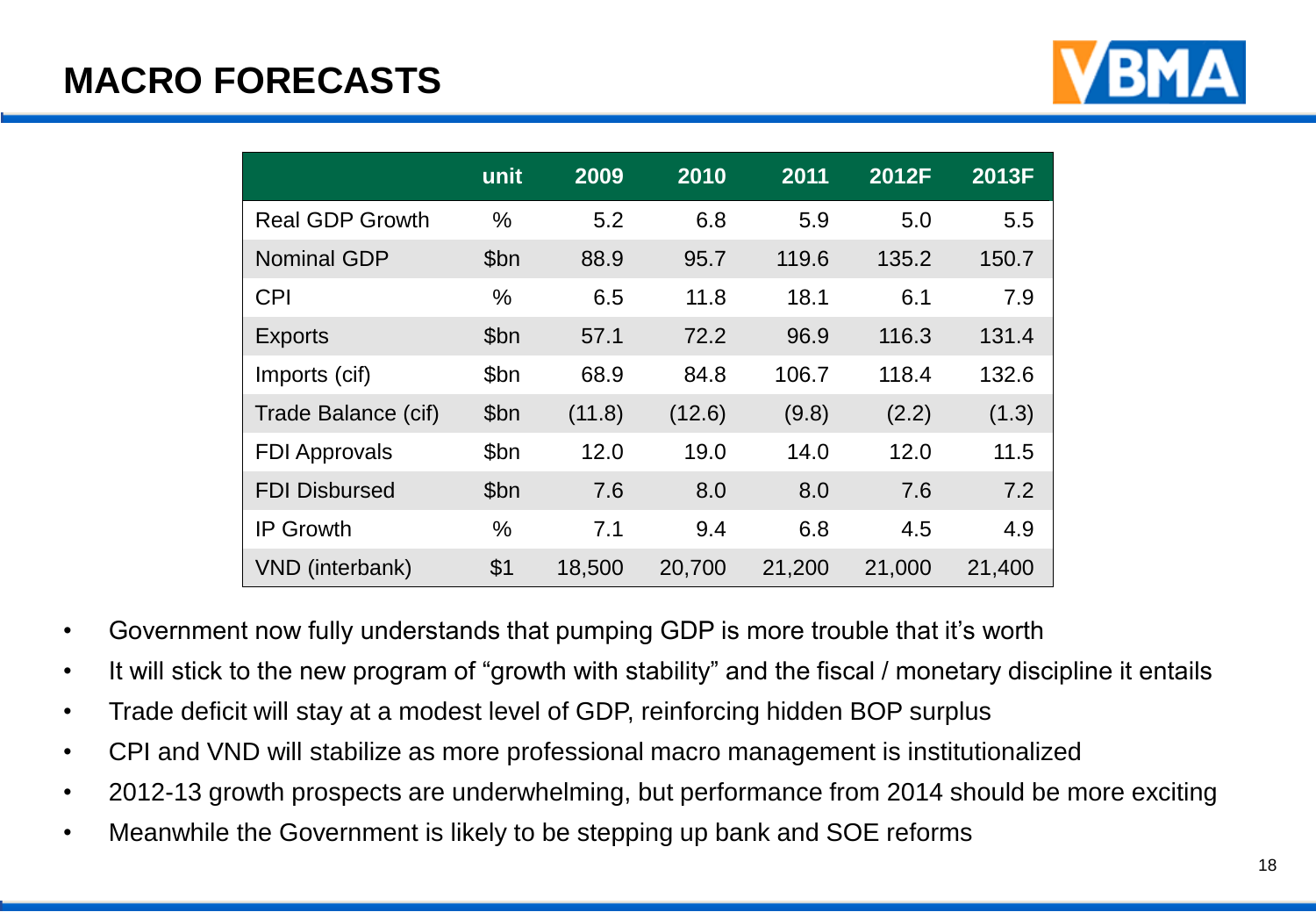

#### **VIETNAM'S ECONOMIC REFORMS: WILL HISTORY REPEAT ITSELF?**

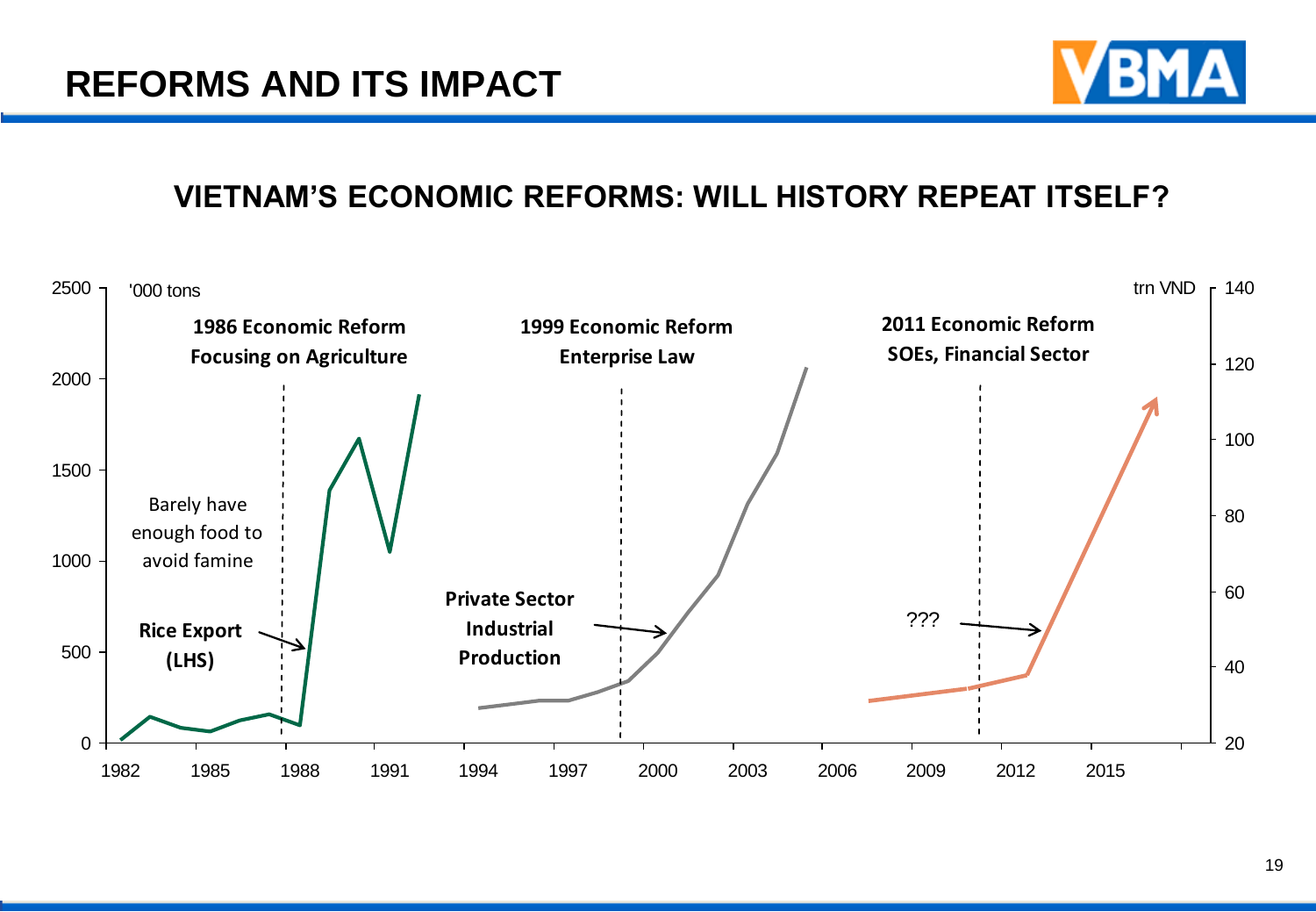



#### **Mumbai, November 2012**

# **2. THE EQUITY MARKET**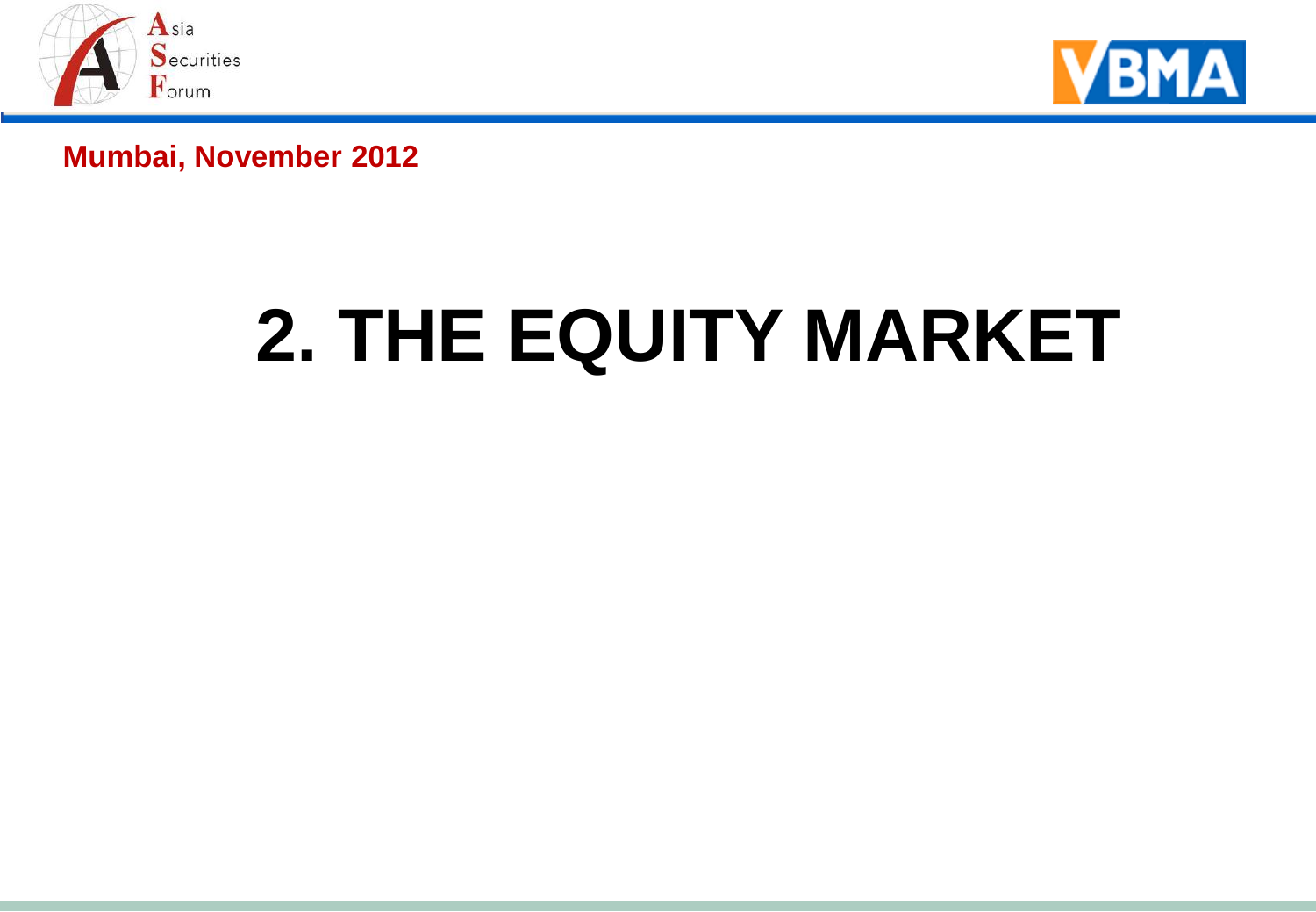### **MARKET PERFORMANCE: LONG TERM**



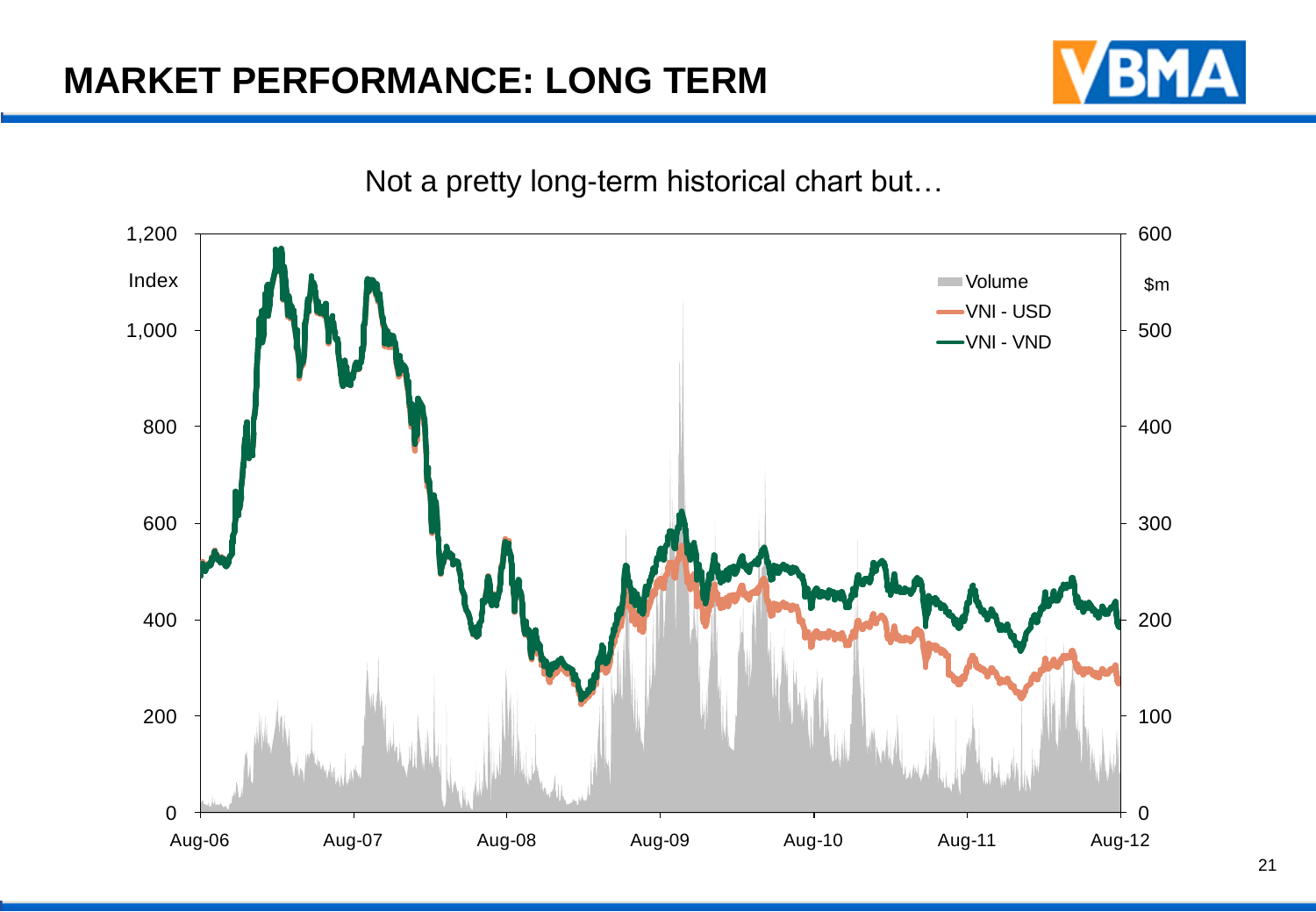

…thanks to the macro policy turnaround, comparative performance YTD has been quite encouraging, even with the correction for recent political events

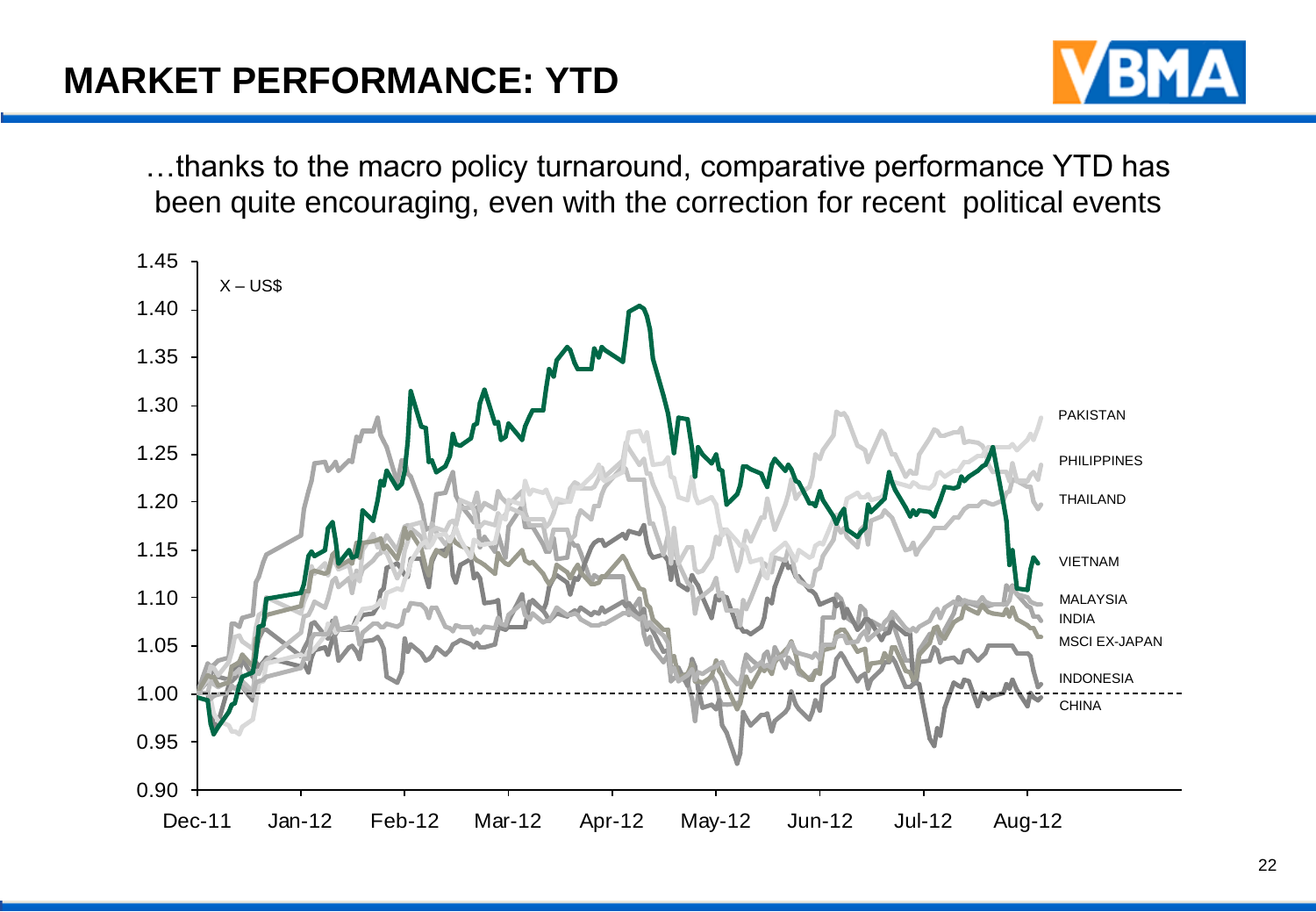

Market is cheap – admittedly for a reason, but the Government is working on the reason



*Source: Dragon Capital Top 50 for Vietnam; CLSA all others*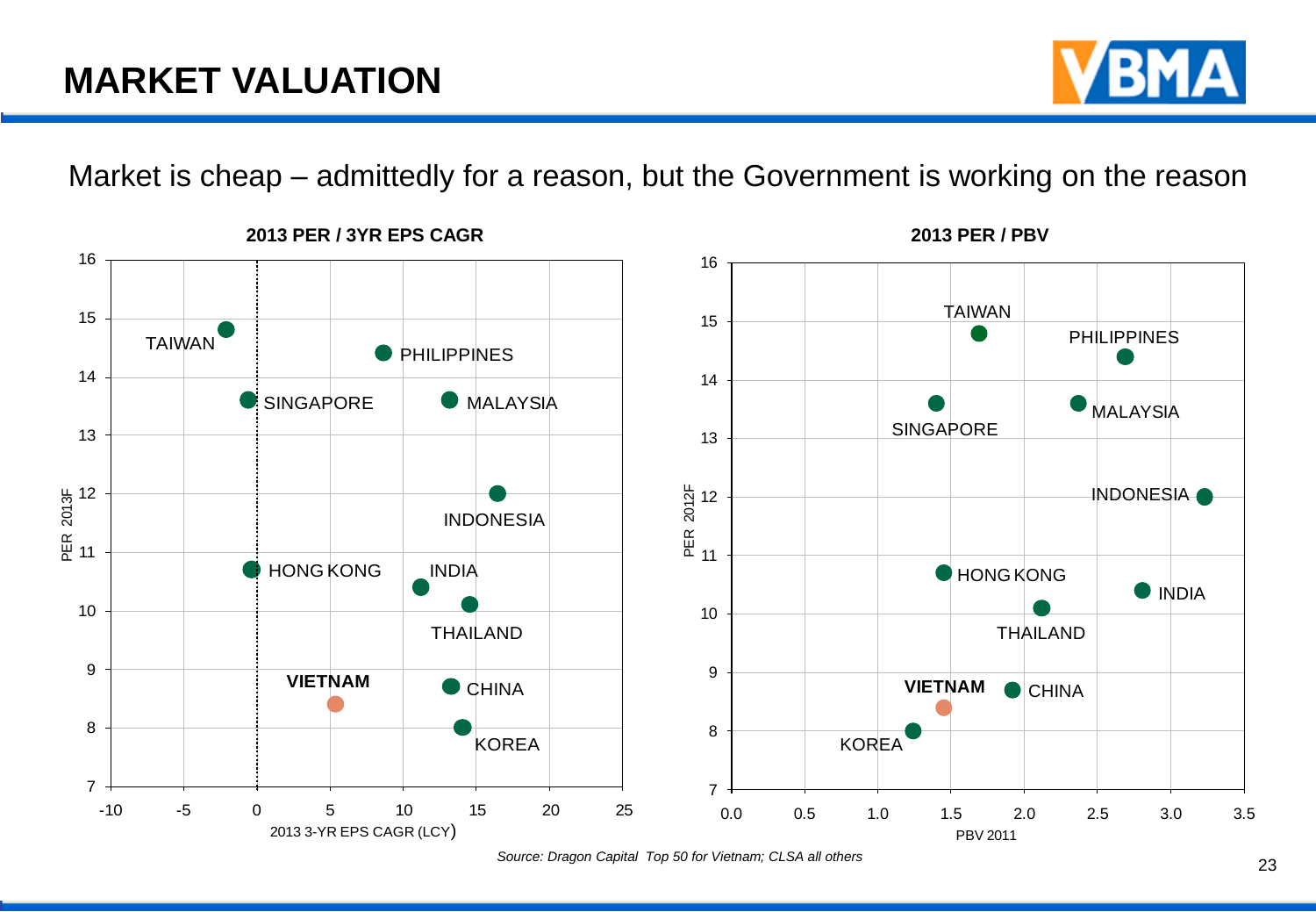

After a tough 2011, earnings will surge in 2012 on margin gains, even as the top line decelerates and in 2013 NPAT will follow sales

| <b>31 Aug - VNI 396</b> | 2010 | 2011   | <b>2012F</b> | 2013F |
|-------------------------|------|--------|--------------|-------|
| P/E(x)                  | 9.8  | 10.8   | 9.2          | 8.4   |
| EPS Growth (%)          | 17.7 | $-9.4$ | 13.7         | 13.7  |
| PEG(x)                  | 0.6  | neg    | 0.7          | 0.6   |
| Sales Growth (%)        | 34.5 | 19.5   | 9.7          | 13.4  |
| EBIT Growth (%)         | 20.5 | 7.5    | 27.5         | 12.7  |
| PBT Growth (%)          | 29.6 | $-3.3$ | 24.3         | 11.0  |
| NPAT Growth (%)         | 25.9 | $-3.5$ | 20.1         | 14.5  |
| Net $DER(x)$            | 0.4  | 0.4    | 0.4          | 0.3   |
| <b>ROE</b> (%)          | 20.2 | 15.6   | 18.5         | 18.1  |
| Yield $(\%)$            | 5.0  | 4.0    | 4.6          | 4.5   |
| PBV(x)                  | 1.69 | 1.61   | 1.54         | 1.45  |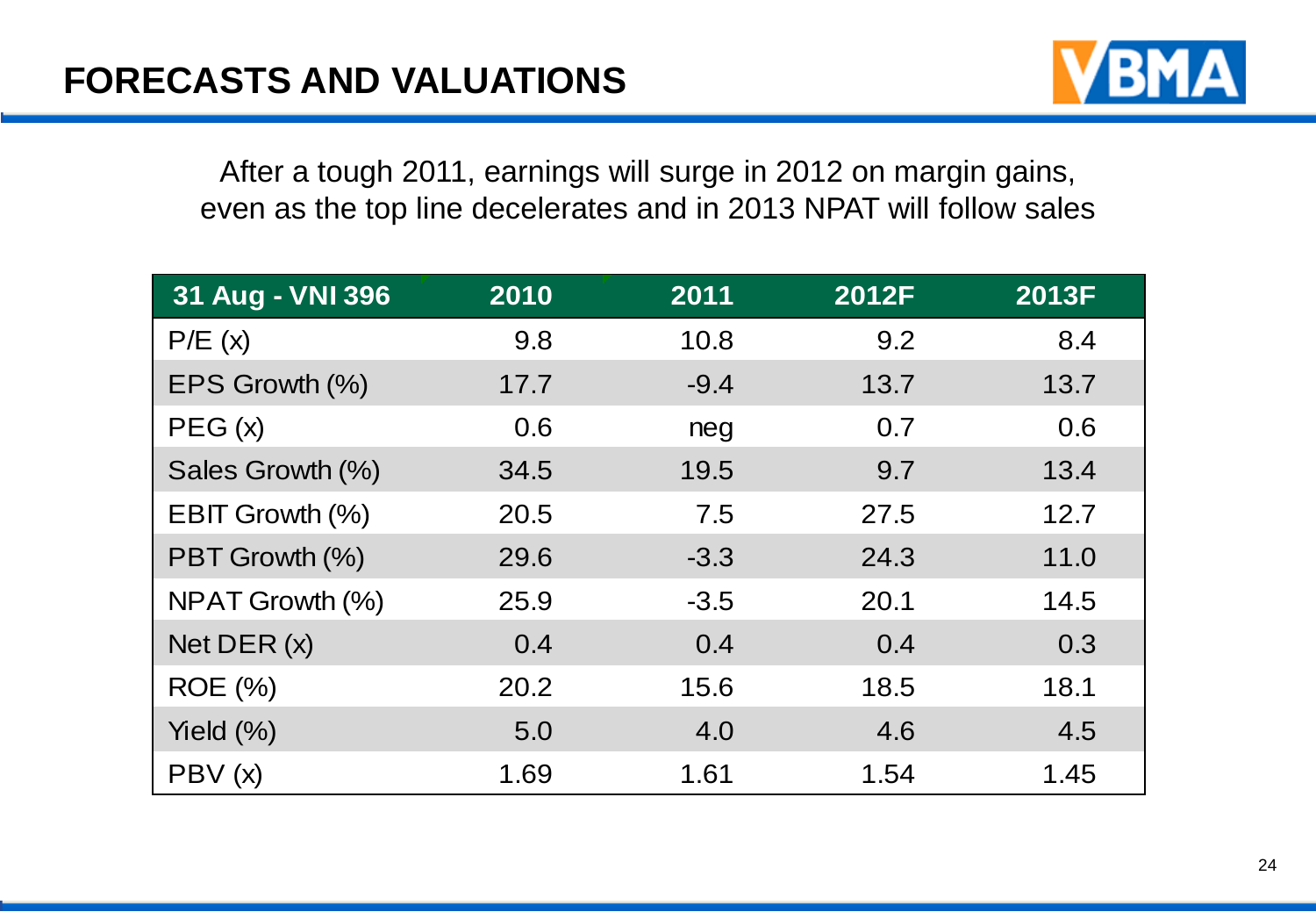

#### *2012*

- *Sales:* Will slow sharply on the downturn in GDP growth
- *EBIT:* Lower cost inputs, especially from raw materials and marketing expenses (after big jumps in 2011) will see EBIT margins motor
- *PBT:* Rate cuts may have a negative effect by constraining non-interest income at banks, and financial income at net-cash companies – and these players are 60% of market earnings
- *NPAT:* The winding-down of tax breaks from earlier years will be a further hit, but ultimately bottom-line gains will still be very healthy
- *EPS:* Hit by dilution from late 2011, early 2012

#### *2013*

- Sales growth will pick up a bit but another round of margin gains is not foreseen, and certainly large companies that had explosive growth in 2012 will not repeat the experience
- Hence the bottom line will be more inclined to follow the top line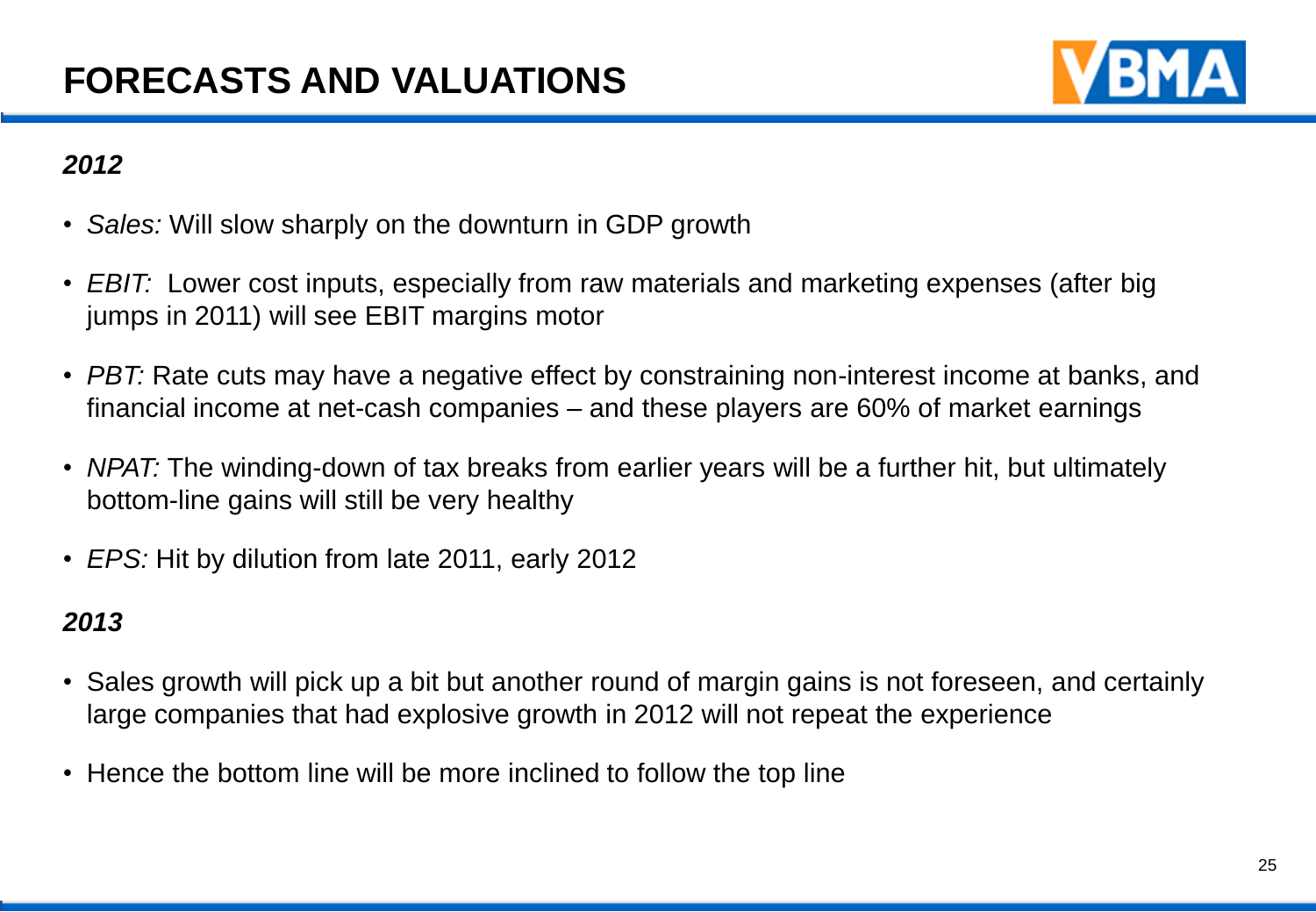## **PLAN FOR 2013-1015**



- Tighten regulations on securities companies
- Merge Hochiminh City Stock Exchange and Hanoi Securities Exchange
- Launch ETFs
- Allow local open-ended funds
- Launch the new trading platform
- Have a central counterparty system
- Have securities lending and borrowing system and allow short-selling
- Have stock index futures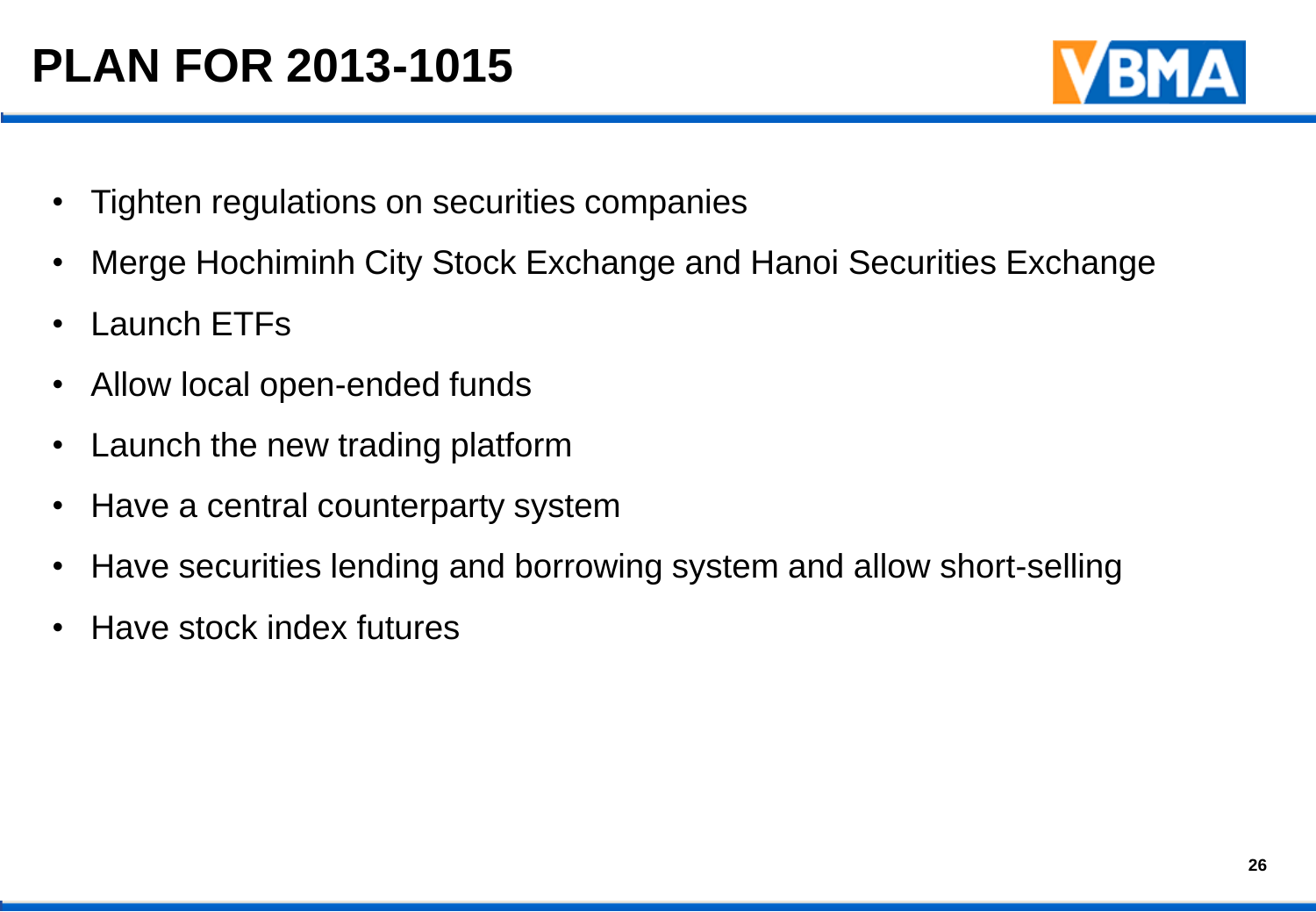



#### **Mumbai, November 2012**

# **3. THE BOND MARKET**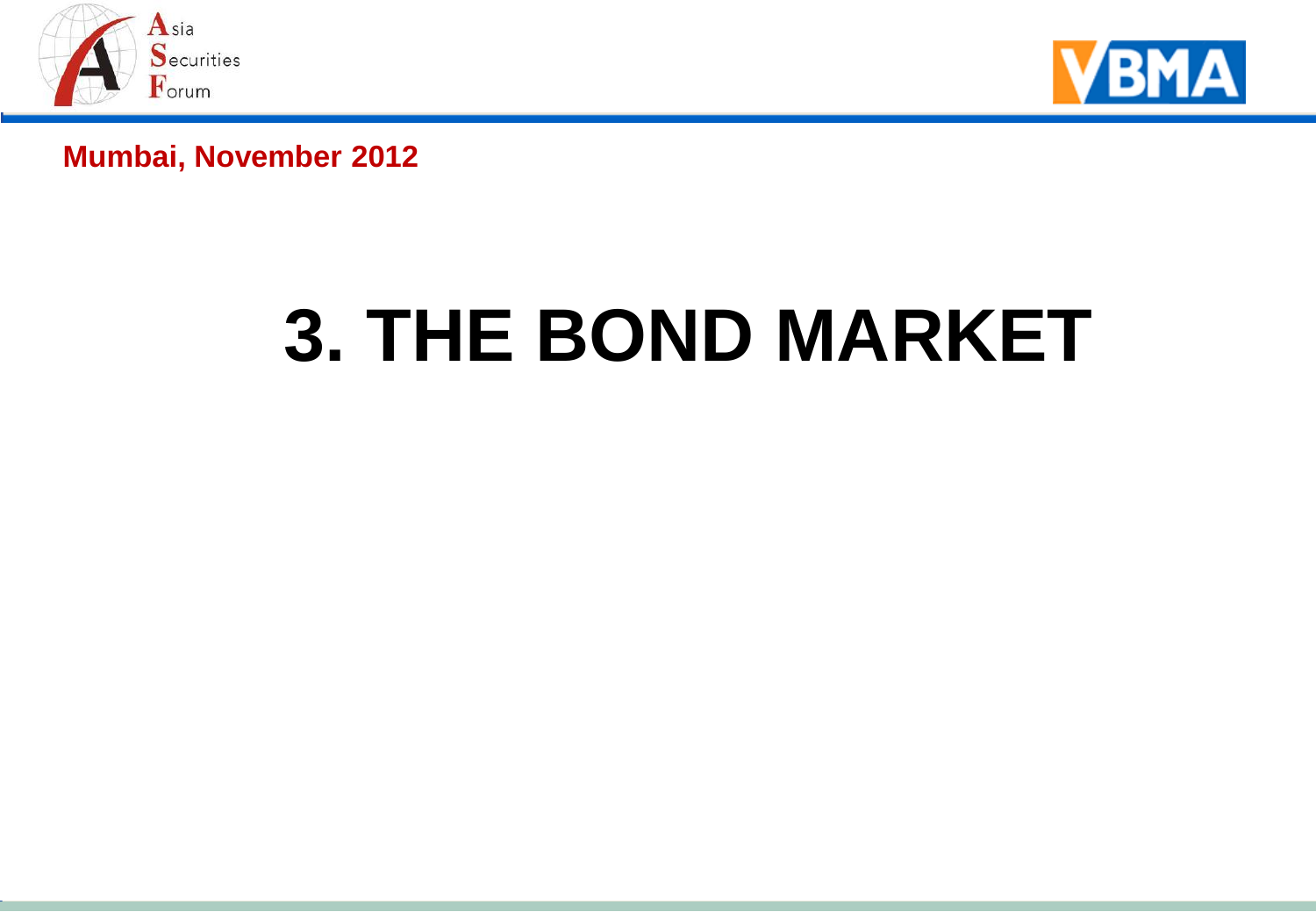#### **Milestones:**

- **Before 2006**: Very small issuance, limited transaction.
- **From 2006-2008**:
	- The Vietnamese market in reality born when Vietnam entered WTO.
	- Bonds as % of nominal GDP now about the same as Thailand and Philippines in mid-90's.
	- New issuance was 2x-3x the outstanding before, in all kind of bonds.
	- Secondary market activities: clearly picked up to some U\$80-100m per day at the end of 2008. Yield was bottom out at 6.5% and peaked at 20+% mid-2008.
- **2008 - today**:
	- is primarily Vietnamese.
	- Trading volume has been around US\$20-30m per day for both repo and outright transactions.
	- Yields is at 9.5-10% for 5yrs.



**BOND MARKET BREAKDOWN (as end of Aug-2012)**

#### **BOND MARKET GROWTH ( 2001-2010)**



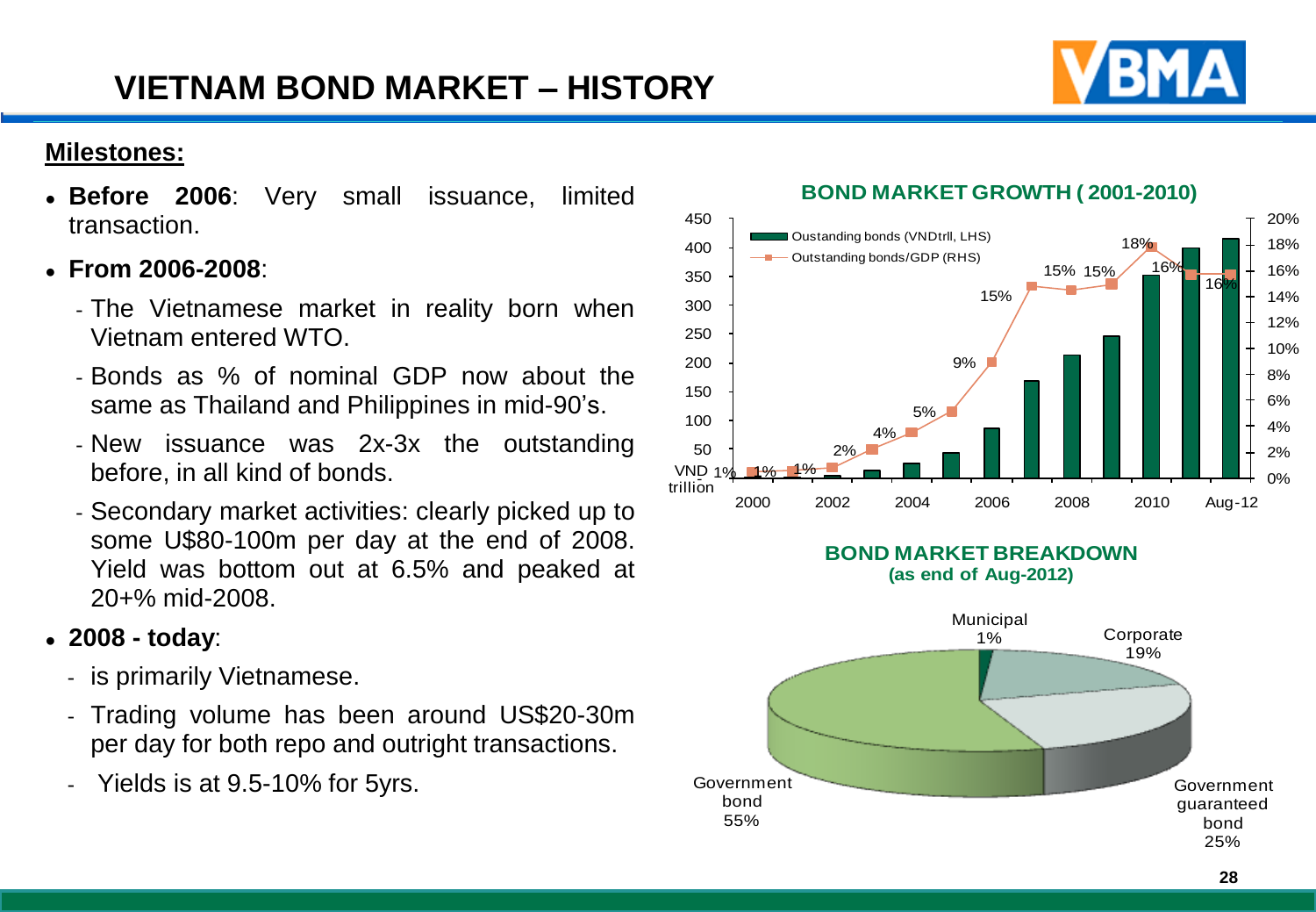### **VIETNAM BOND MARKET – INFRASTRUCTURES**

- **Investor base:** In the absence of mutual funds/pension funds, the domestic banks make up one giant investor. Very few institutions (if any) do mark-to market.
- **Product range**: extremely narrow, basically only straight bonds.
	- Government bonds: US\$10.5bn; 90% will matured within the next 5 years.



- Government guaranteed bonds: From 2007, total more than US\$ 5bn.
- Municipal bonds: extremely small. No new issuance since 2010.
- Corporate bonds: Issuers are SOE's and property companies.
- Derivative and hybrid products: in reality doesn't exist.

Equity linked notes have been issued in 2009-2011 as convertible bonds, bonds with warrants, exchangeable bonds, mandatory to convert debt.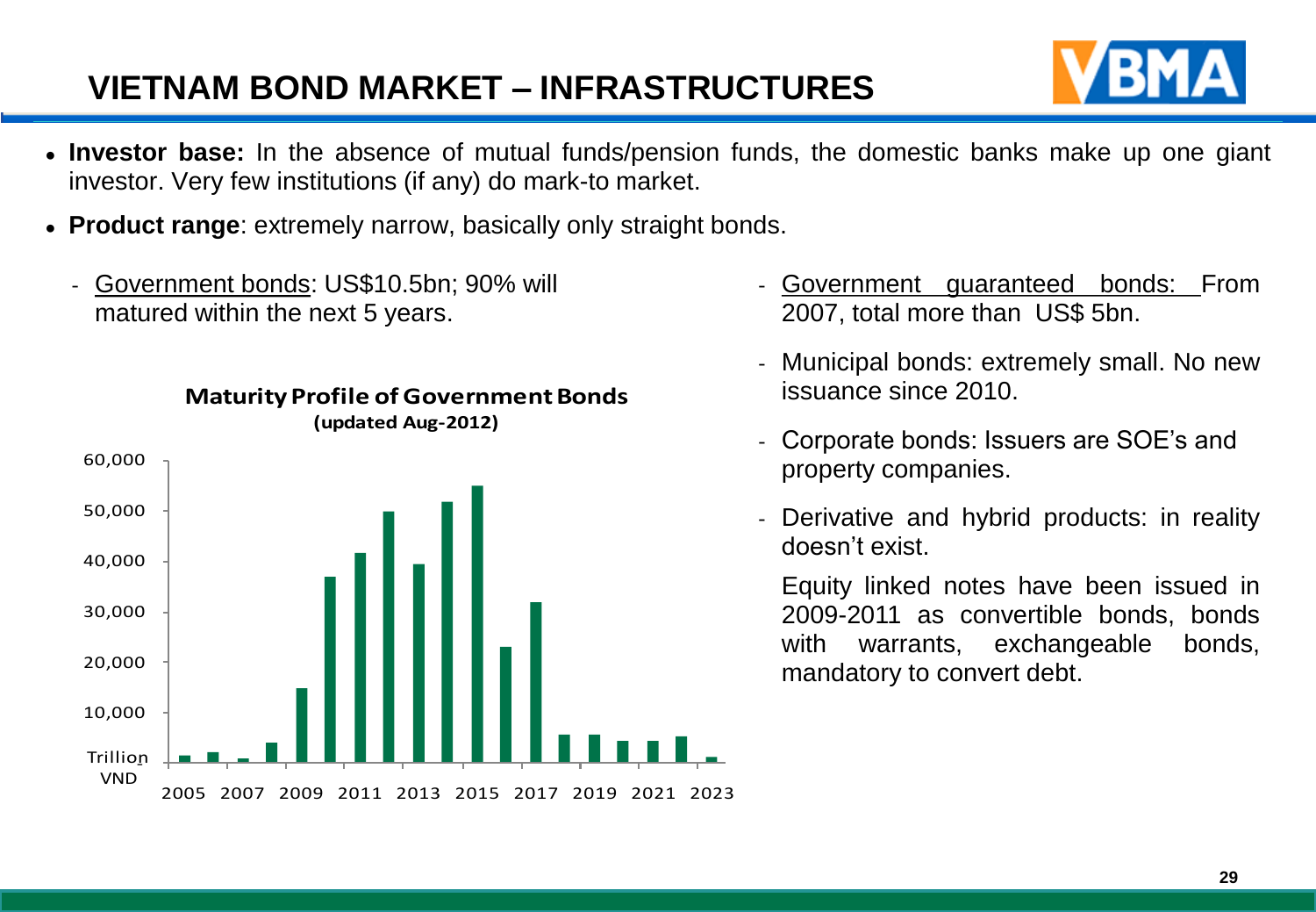

## **VIETNAM BOND MARKET – INFRASTRUCTURES**

#### ● **Market Regulation Improvements**:

- State Treasury issuance policies:
	- From 2011, has used the reopening method to enlarge the size of new bonds and testing the buying-back program. The size of each bond is now 2.5 times comparing to 2007 (\$37m vs \$14m).
- The electronic auction and trading system from Aug-2012.
- Coupon tax on foreign investors: 5% from March-2012 (before:10%), transaction tax 10bps.
- Changes in related laws
- **Rating agencies:** No domestic rating agency contributes to opaque corporate pricing. Although:
	- SBV has the credit information center which rates listed companies but too generous results.
	- Private Credit Bureau JSC (PCB ), has just submitted application for license to the State Bank of Vietnam.
	- Credit Rating Vietnam Joint Stock Company (CRV) has rated listed companies and commercial banks.
- **Market participants:** The VBMA (Vietnam Bond Market Association) officially operated from May-2009, now has around 60 members( banks, fund managers and insurers)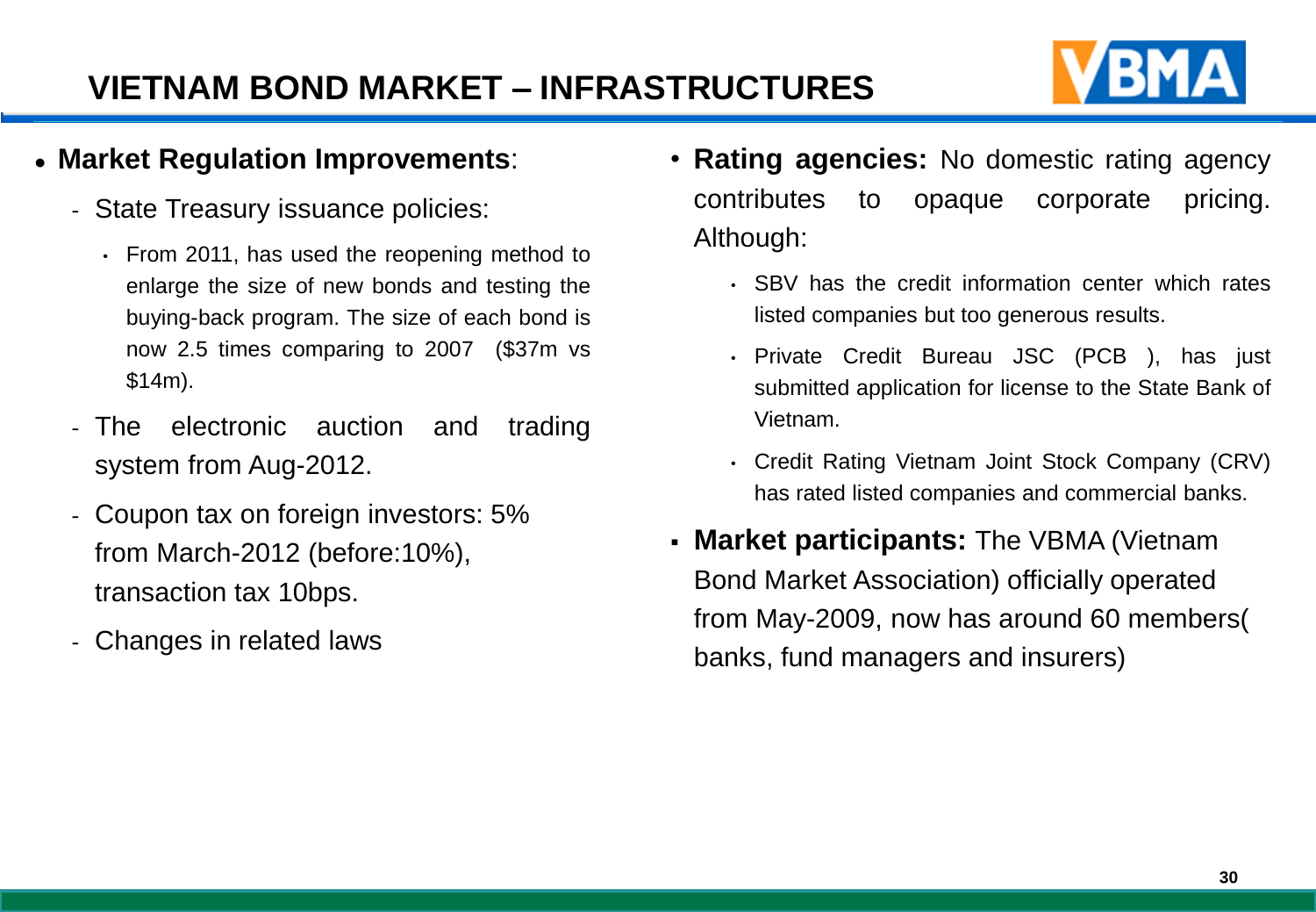### **VIETNAM BOND MARKET – Challenges**



#### **Illiquidity and very limited product range**

- Limited transaction: Government bond turnover is USD 10-30m per day.
- Practically, no market makers.
- Market is very binary
- Not possible to shorten the curve.
- $\rightarrow$  Exit strategy is essential.

#### **Limited market access and taxes for**

#### **offshore institutions**

- They do not have access to interbank market
- They pay 10 bps transaction tax and 5% coupon tax.
- $\rightarrow$  Major focus is on minimizing tax costs.

#### **Frequent discrepancy (at times >100 bps) between screen rates and true market rates**

- Screen rates tend to be too high when rates are falling and vice versa.
- Performance can be distorted.
- Distorts strategy.

#### **3yrs Screen rates vs Seconday market**

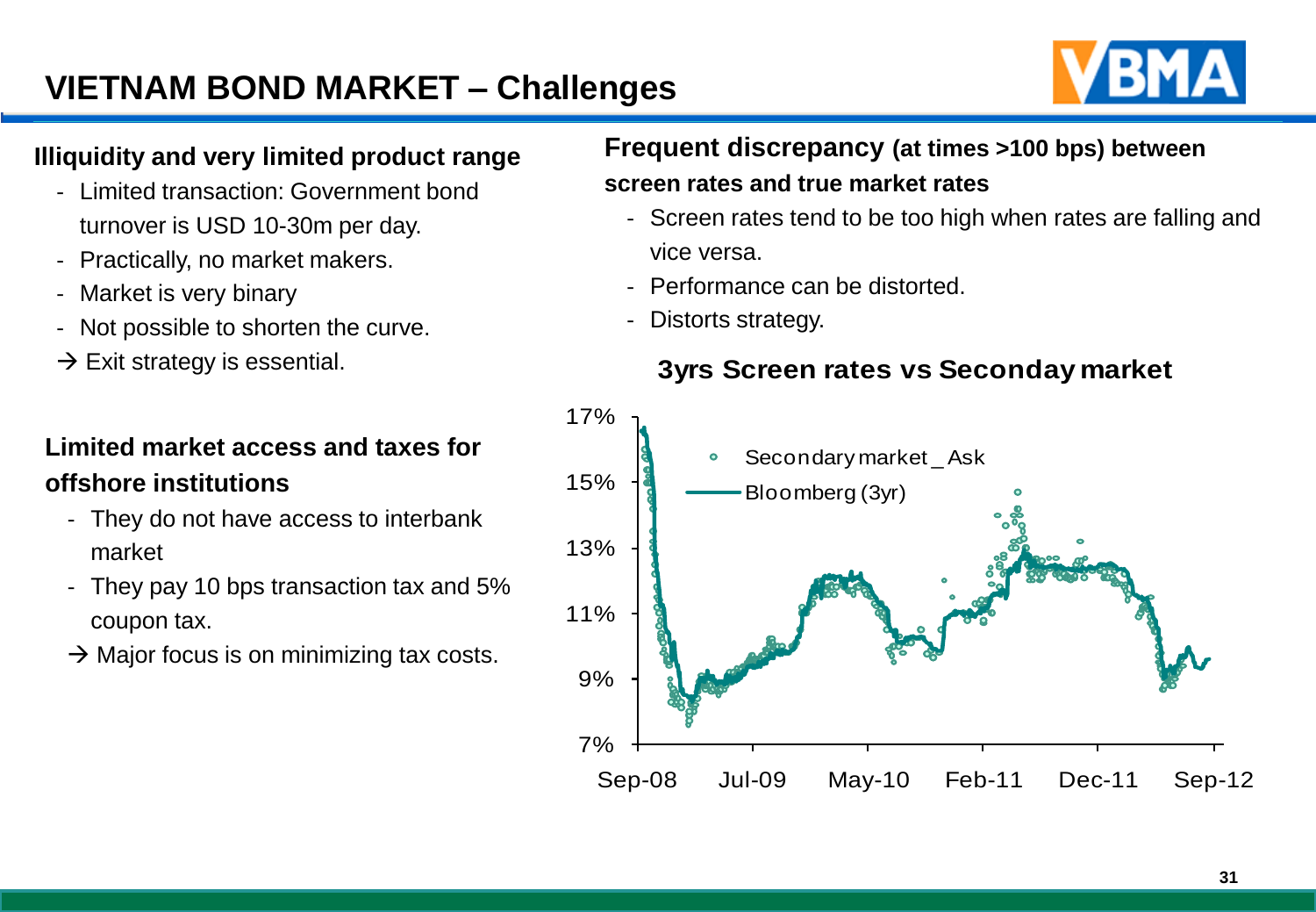## **PLAN FOR 2013-2016**



- Improving legal system,
	- Improve issuing government bonds, municipal bonds, and corporate bonds
	- Allow fixed-income derivatives
	- Allow pension funds
	- Establish credit rating agency
- Developing market
	- Building the primary dealer system
	- Buiding government bond yield curve
	- Developing inter-dealer market
- Improving infrastructure
	- Adopting custody standards by IOSCO
	- Aiming to unify the custody houses, the clearing and settlement systems